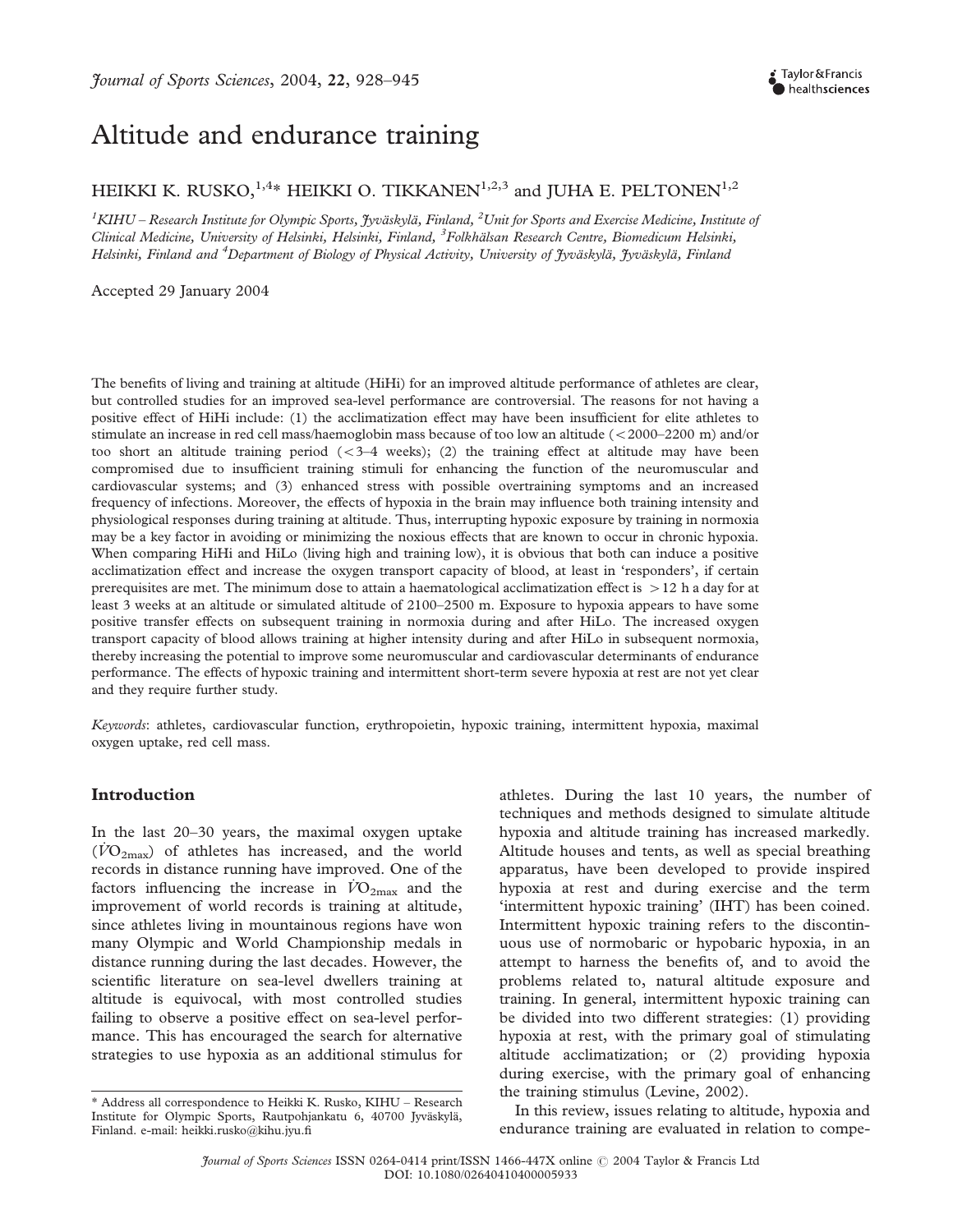titive sports. This review tries to establish the effects (positive or negative) of altitude training (living high and training high – HiHi) on athletes from sea level. In addition, the benefits and problems of the different IHT approaches – that is, living high and training low (HiLo), short-term intermittent exposure to severe hypoxia at rest (short-term IHR), and living low and training in hypoxia (hypoxic training, HT) – are discussed, with special reference to sea-level performance. If studies on elite or well-trained athletes were not available, data on physically active or untrained individuals have been utilized.

# Endurance performance and training response at sea level and at altitude

The stimuli that induce the training effect in endurance athletes can be divided into mechanical, neuromuscular and chemical stimuli (e.g. force, tension, neural activity, hormones, oxygen tension; see, for example, Rusko 2003). At altitude, exposure to hypoxia is known to influence all functional systems of the body, including the central nervous system, respiratory system, cardiovascular system and muscles. At the tissue level, hypoxia promotes rapid oxygen sensing and consequent cellular functions. The current model is based on the hypoxia-inducible factor 1 (HIF-1) that consists of  $\alpha$  and  $\beta$  subunits. In normoxia, HIF- $\alpha$  is rapidly degraded. In hypoxia, the newly formed  $HIF-\alpha$ is stabilized and translocated into the nucleus and dimerized with HIF- $\beta$  subunits, which are present independently of the partial pressure of oxygen  $(PO<sub>2</sub>)$ to form HIF-1. The HIF-1 binds to hypoxia-responsive elements of HIF-1 target genes and stimulates the corresponding protein synthesis (e.g. erythropoietin – erythropoiesis; vascular endothelial growth factor – angiogenesis; nitric oxide synthetase – vasodilation; glycolytic enzymes – anaerobic metabolism; tyroxine hydroxylase – catecholamine synthesis) (Jelkmann and Hellewig-Bürgel, 2001; Lahiri et al., 2002). Consequently, living and training in hypoxia may have an influence on almost all organs and tissues in the body. However, the main effects of different altitude training approaches can be observed in those organs and tissues that influence aerobic and anaerobic endurance performance.

In endurance athletes, the capacity of the muscles to receive and consume oxygen exceeds the capacity of the cardiovascular system to transport oxygen (Wagner, 2000). The main aim of altitude training is to increase the total volume of red blood cells and haemoglobin mass to improve the limiting link (i.e. oxygen delivery) by increasing the arterial blood oxygen-carrying capacity, and thus increase  $\dot{V}O_{2\text{max}}$  and improve performance both at sea level and at altitude. Altitude training may also induce some negative effects on performance determinants (Rusko, 1996; Bailey and Davies, 1997; Hahn and Gore, 2001), thus masking and preventing the use of the benefits from increased red blood cells. One possible reason for the absence of a positive altitude training effect is that even moderate hypoxia during exercise may substantially compromise training pace and decrease mechanical and neuromuscular stimuli, leading to gradual weakening of some specific determinants of endurance performance. Therefore, although  $\dot{V}O_{2\text{max}}$  and oxygen transport have a crucial role to play in most endurance sports, attention should be paid to other factors, including neuromuscular and anaerobic characteristics ('muscle power factors'), that influence endurance performance and the training response to altitude training.

Several studies have shown that in normoxia, neuromuscular and anaerobic characteristics can differentiate homogeneous groups of runners according to their distance running performance (Bulbulian et al., 1986; Rusko and Nummela, 1996; Paavolainen et al., 1999a,b). Some 'taper' studies have reported an improvement in endurance performance with reduced training without a change in  $\dot{V}\text{O}_{2\text{max}}$  (Shepley et al., 1992; Houmard et al., 1994). Runners also attain higher  $\rm \dot{VO}_{2max}$  during uphill running than during horizontal running, and the closer horizontal running  $\dot{V}O_{2\text{max}}$  is to uphill running  $\dot{V}O_{2\text{max}}$  is related to better running performance (Paavolainen et al., 2000). Furthermore, pre-activation of the muscles before ground contact during running, which is known to be pre-programmed in the higher centres of the central nervous system, is higher and contact time is shorter in high calibre runners than in low calibre runners with similar  $V_{{\rm O}_{2{\rm max}}}$ (Paavolainen et al., 1999b). Strength training has also been shown to improve the performance of endurance athletes without changes in  $\dot{V}O_{2\text{max}}$  (Johnston *et al.*, 1997; Paavolainen et al., 1999c).

The limiting factors of endurance performance and the role of the delivered oxygen have also been studied during exercise at different altitudes or at different oxygen fractions of inspired air  $(F_iO_2)$ . The effects of acute and chronic hypoxia and hyperoxia on exercise performance have recently been reviewed by Noakes et al. (2001). In both hypoxia and hyperoxia, the change in  $VO_{2\text{max}}$  exceeds the change in exercise performance, suggesting that some factors influence exercise performance irrespective of changes in  $\overline{VO}_{2\text{max}}$  (Table 1).

Although exercise performance and  $\dot{V}O_{2\text{max}}$  do not change equally with changes in  $F_1O_2$ , there is a strong positive correlation between changes in maximal workload and maximal cardiac output both in hypoxia and hyperoxia (Peltonen et al., 2001). Interestingly, the maximal cardiac output of elite athletes seems to be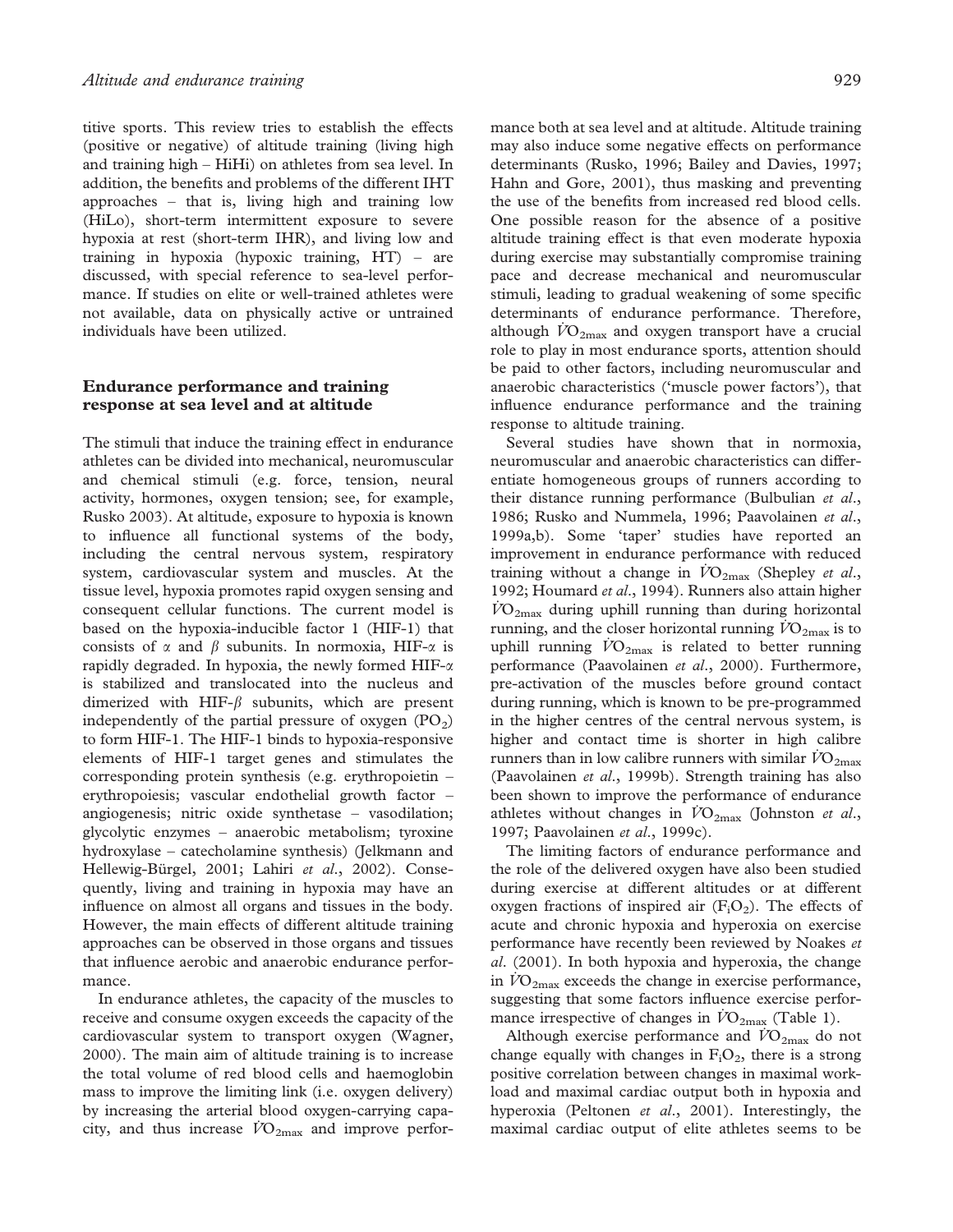| Study                        | Power     |            | $V_{}$ <sup>2max</sup> |                       |
|------------------------------|-----------|------------|------------------------|-----------------------|
|                              | Hyperoxia | Hypoxia    | Hyperoxia              | Hypoxia               |
| Peltonen et al. (1995, 1997) | $+2.3\%*$ | $-5.3\%$ * | $+11.2\%$ *            | $-15.5\%$ *           |
| Peltonen et al. (2001a)      | $+5.5\%$  | $-2.8\%$ * | $+15.2\%$ *            | $-20.9\%$ *           |
| Peltonen et al. (2001b)      | $+3.0\%$  | $-3.9\%$ * | $+10.1\%$ <sup>*</sup> | $-7.6\%$ <sup>*</sup> |
| Mean                         | $+3.6\%$  | $-7.3%$    | $+12.2\%$              | $-14.7\%$             |

**Table 1**. Maximal power output and  $VO_{2max}$  in acute hypoxia and hyperoxia compared with normoxia indicating smaller changes in power than in  $\dot{V}O_{2\text{max}}$ 

\* Significantly different from normoxia,  $P < 0.05$ .

reduced in acute hypoxia when compared with normoxia even though the need for increased cardiac output is high, as shown by the increased cardiac output during submaximal exercise in hypoxia (Peltonen et al., 2001) and maximal sympathetic activation (Lundby et al., 2001a).

Endurance performance in normoxia and hypoxia has also been shown to depend on the function of the neuromuscular system and not only on energy supply and energy depletion (Kayser et al., 1994; Peltonen et al., 1995, 1997; Paavolainen et al., 1999b; Kay et al., 2001; Carter et al., 2003; for further references, see Noakes, 2000; Noakes et al., 2001). During maximal exercise in hypoxia, both muscular electrical activity and maximal cardiac output are attenuated (Kayser *et al.*, 1994; Peltonen et al., 1997) in comparison with normoxia and hyperoxia, suggesting that the central nervous system plays a role in limiting exercise performance. Therefore, the reduced maximal cardiac output and  $VO_{2\text{max}}$  in hypoxia might be the result rather than the cause of reduced skeletal muscle recruitment, supporting the existence of a controlled link (or 'central governor') between cardiac function and muscular performance (Peltonen et al., 2001; see also Noakes et al., 2001). It is unclear whether the suggested 'central governor' is responsible for these responses or if they simply indicate that hypoxic neuronal and cerebral depression and dysfunction is not a regulated process. There is increasing evidence of reduced output of the central nervous system induced by fatiguing muscle contractions (Gandevia, 2001; Di Lazzaro et al., 2003).

In conclusion, exercise performance and  $\dot{V}O_{2\text{max}}$ , as well as the training response at sea level and at altitude, may not be dependent only on oxygen delivery and utilization, but also on other factors linked to the ability of the central nervous system to recruit the muscles. According to the central governor hypothesis, the central nervous system decides how much the muscles are recruited and allowed to produce force and power and thereby regulates, for example, the pumping function of the heart. Potentially, both feedback (e.g. chemoreceptors, baroreceptors, proprioceptors) and feedforward mechanisms could affect central nervous system function. With optimal training, the continued increased recruitment of the muscles results in a new higher-level maximal cardiac output,  $\dot{V}O_{2\text{max}}$  and exercise performance (see Rusko 2003).

# Exercise in hypoxia / at altitude

Arterial haemoglobin oxygen saturation  $(S_aO_2\%)$  decreases at altitude and some elite endurance athletes are known to develop exercise-induced arterial hypoxaemia during maximal exercise even at sea level (Dempsey et al., 1984; Dempsey and Wagner, 1999). The additional small decrease in  $S_aO_2\%$  even at low altitudes decreases  $\dot{V}O_{2\text{max}}$  in elite athletes at ~600 m ( $\dot{V}O_{2\text{max}}$ )  $\sim$  5.5 l·min<sup>-1</sup> and  $\sim$  77 ml·kg<sup>-1</sup>·min<sup>-1</sup>; Gore *et* al., 1996), in well-trained athletes at  $\sim$ 900 m ( $\dot{V}O_{2\text{max}}$ ) ~5.0 l·min<sup>-1</sup>, ~72 ml·kg<sup>-1</sup>·min<sup>-1</sup>; Terrados et al., 1985), in recreational athletes at 1200 m ( $\dot{V}O_{2\text{max}}$  $\sim$  4.4 l·min<sup>-1</sup>,  $\sim$  60 ml·kg<sup>-1</sup>·min<sup>-1</sup>; Squires and Buskirk, 1982) and in elite female athletes at  $\sim$  600 m  $(\sim 3.6 \text{ l} \cdot \text{min}^{-1}, \sim 61 \text{ ml} \cdot \text{kg}^{-1} \cdot \text{min}^{-1}; \text{ Gore} \text{ et al.},$ 1997). The decrease in  $\dot{V}O_{2\text{max}}$  is greater the higher the altitude and each 1% decrement in  $S_aO_2\%$  below the 95% level approximates to a 1–2% decrement in  $\dot{V}O_{2\text{max}}$  (Dempsey and Wagner, 1999). Consequently, athletes are obliged to train at a lower  $\dot{V}O_{2\text{max}}$  and at lower maximal sustained and interval training velocities in hypoxia than in normoxia (Gore et al., 1996, 1997; Brosnan et al., 2000). In hypoxia, the  $S_aO_2\%$  of elite athletes also decreases during submaximal (60–85%  $\dot{V}O_{2\text{max}}$ ) exercise (Gore *et al.*, 1995; Peltonen *et al.*, 1999, 2001). Consequently, athletes are obliged to train at lower submaximal training velocities in hypoxia (Levine and Stray-Gundersen, 1997; Hahn et al., 2001) that may further decrease the physical and neural stimuli to muscles compared with training in normoxia. As an indication of decreased neuromuscular training stimuli, integrated electromyogram (iEMG) activity is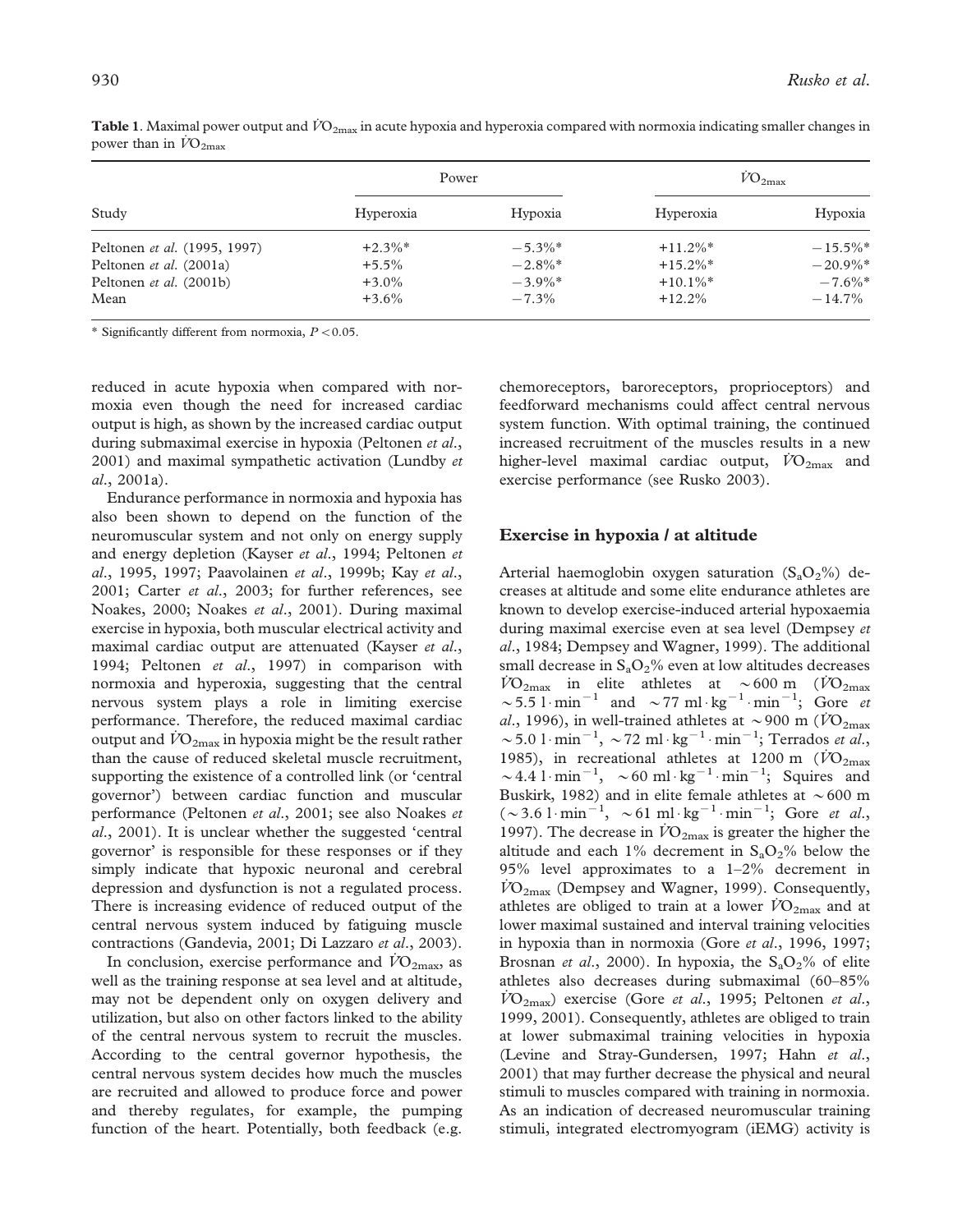reduced in comparison with normoxia at peak exercise during chronic (Kayser et al., 1994) and acute (Peltonen et al., 1997) hypoxia. However, iEMG activity increases with oxygen administration at altitude (Kayser et al., 1994).

Sustained hypoxia leads to a well-known reduction in maximal cardiac output (for references, see Hahn and Gore, 2001) and, contrary to previous findings, maximal cardiac output may decrease during acute hypoxia, at least in elite endurance athletes (Peltonen et al., 2001). There is also increasing evidence that maximal cardiac output and maximal heart rate  $(HR_{\text{max}})$  are both decreased during maximal exercise in hypoxia (Peltonen et al., 2001; for further references, see Hahn and Gore, 2001). The lowest altitude for decreased  $HR_{\text{max}}$  seems to be close to 3100 m, above which  $HR_{\text{max}}$  is lower the higher the altitude (Lundby *et al.*, 2001b). The decrease in  $HR<sub>max</sub>$  is linearly related to the decrease in  $S_aO_2\%$  (Benoit *et al.*, 2003) and, therefore, elite athletes with greater decreases in  $S_aO_2$ % at altitude may have decreased  $HR_{max}$  even at altitudes < 3100 m. Similar to iEMG activity,  $HR_{\text{max}}$  increases with oxygen administration towards sea-level values in both acute (Lundby et al., 2001b) and chronic hypoxia (Kayser et  $al$ , 1994; Boushel et  $al$ , 2001), and maximal cardiac

output is higher in acute hyperoxia than hypoxia (Peltonen et al., 2001) or after oxygen administration in chronic hypoxia (Boushel et al., 2001).

Hypoxia during exercise shifts the ventilation, heart rate and blood lactate concentration versus velocity curves to the left compared with sea-level values (Fig. 1). In addition, the blood lactate concentration versus heart rate curve shifts to the left, especially at high heart rates and, consequently, training heart rates may be slightly decreased during training in hypoxia (Levine and Stray-Gundersen, 1997; Peltonen et al., 1999, 2001; Hahn *et al.*, 2001). Similarly, submaximal  $\overline{VO}_2$  at a given heart rate is much lower in hypoxia (Peltonen et  $al., 2001; Fig. 1), and because the plasma volume is$ decreased and heart rate is increased during submaximal exercise, the stroke volume and cardiac output may also be decreased during endurance training at altitude (Wolfel et al., 1991; Peltonen et al., 2001) despite the fact that the cardiac output versus  $\dot{V}O_2$  curve shifts to the left (Peltonen *et al.*, 2001; Fig. 1).

In summary, there are many possible reasons for the absence of a positive altitude training effect and one of them is that even moderate hypoxia during training may substantially compromise training pace and decrease mechanical and neuromuscular stimuli for attaining a



Fig. 1. Changes in (a)  $\dot{V}O_2$  versus heart rate curves during incremental exercise to exhaustion (modified from Peltonen et al., 2001), in (b) blood lactate concentration versus  $\dot{V}O_2$  curves during incremental submaximal exercise (modified from Peltonen et al., 1999), and in (c) iEMG activity versus heart rate curves during a maximal 2500 m rowing time-trial (modified from Peltonen et al., 1997; data points indicate values recorded at the start and at 500 m intervals during the time-trial) in acute hypoxia, normoxia and hyperoxia. In hypoxia,  $\dot{V}O_2$  at the same submaximal heart rate and blood lactate concentration is lower, and the recruitment of muscles during sustained exercise is less, than in normoxia or hyperoxia. For further explanation, see text.  $\blacklozenge$ , 0.15; , 0.21;  $\blacktriangle$ , 0.32 oxygen fraction in inspired air.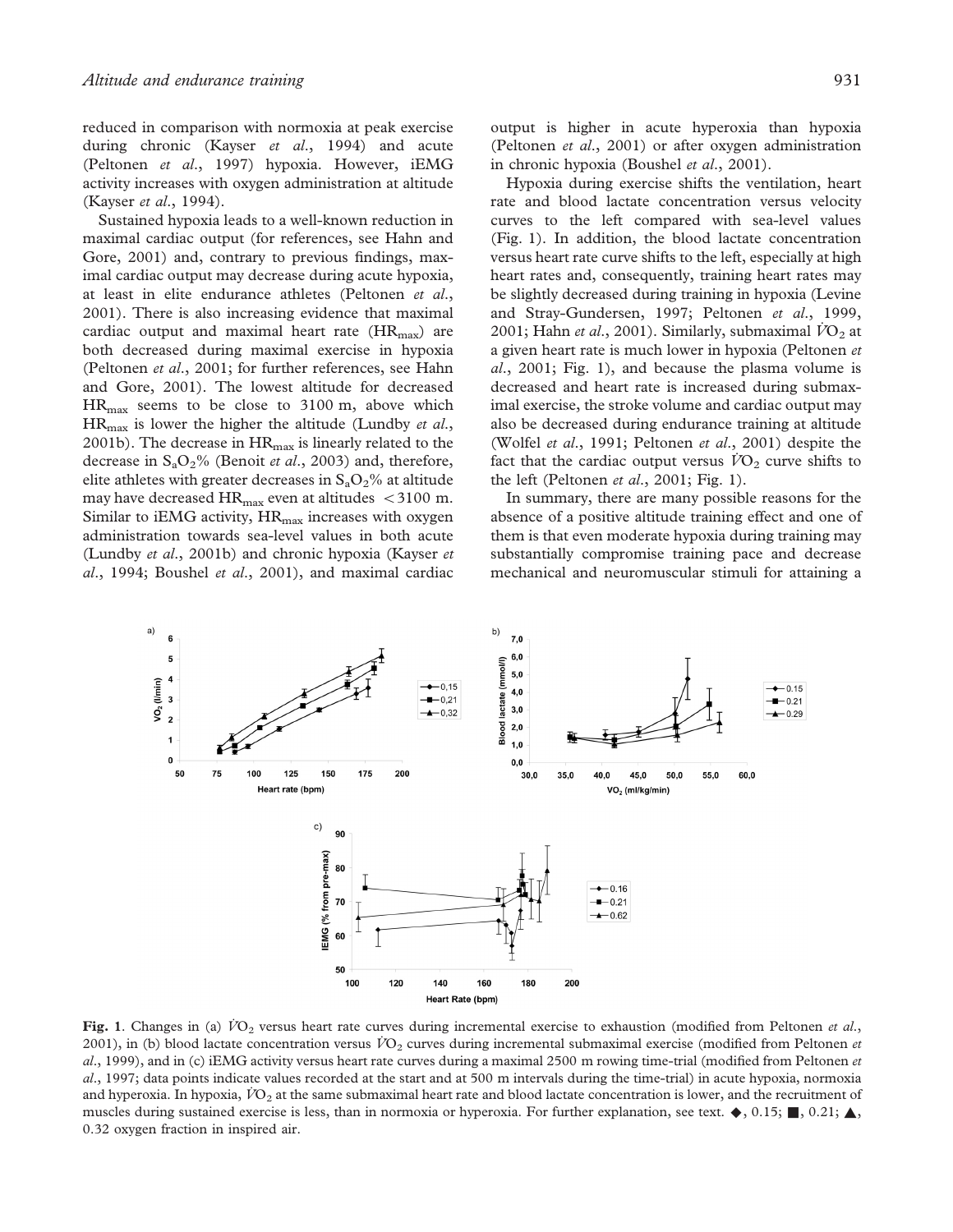training effect. In addition, recent findings suggest that training stimuli for the cardiovascular system and oxygen consumption may also be decreased during training in hypoxia, leading to a gradual weakening of some specific determinants of endurance performance.

# Comparison of HiHi and HiLo in inducing the acclimatization effect

The effects of acclimatization have been studied in natural environments during continuous altitude exposure and training, when travelling back and forth between higher and lower altitudes, and in artificial environments using normobaric or hypobaric hypoxia at sea level. Natural locations to carry out HiLo are few but they allow prolonged daily exposure  $(>20$  h daily) to hypoxia. One possibility of applying HiLo is to increase the oxygen concentration of inspired air during training at natural altitude (Chick et al., 1993). Another approach is the so-called 'altitude house', in which a normobaric hypoxic living atmosphere is created at sea level by decreasing the oxygen concentration of a house, flat or tent to 15–16% oxygen, corresponding to an altitude of  $\sim$  2500 m and a partial pressure of inspired oxygen of 110-120 mmHg (Rusko et al., 1995a; Rusko, 1996). An altitude house allows individuals to remain in normobaric hypoxia for 12–20 h without limiting normal living or training schedules at sea level. In contrast, when using hypobaric chambers, the daily exposure time to hypoxia is usually only a few hours and the pressure difference limits transitions between hypoxia and normoxia. A recent review summarized different techniques to modify the partial pressure of inspired oxygen (Wilber, 2001).

Irrespective of the approach, a reduced partial pressure of inspired oxygen results in an immediate reduction in the partial pressure of oxygen in arterial blood  $(P_aO_2)$  as well as  $S_aO_2\%$  if the drop in  $P_aO_2$  is great enough. After the immediate initial drop during the first minutes in hypoxia, a slight increase in  $S_aO_2\%$ using pulse oximetry  $(S_pO_2\%)$  has been observed during a night in hypoxia; however, during consecutive nights in hypoxia, nocturnal  $S_pO_2\%$  seems to level off and to remain at a decreased level (Hahn et al., 2001).

The decreased  $S_aO_2\%$  induces an increase in the renal release of erythropoietin within a few hours. Irrespective of the method of introducing the hypoxia, the increase in erythropoietin concentration in blood is higher the greater the hypoxia and the greater the decrease in  $S_aO_2\%$  (e.g. Eckhardt *et al.*, 1989; Berglund, 1992; Piehl-Aulin et al., 1998). The threshold altitude for stimulating sustained erythropoietin release is 2100–2500 m (Ri-Li et al., 2002). Interestingly, morning erythropoietin concentration remains at a higher level after 2–5 days during HiLo than during HiHi (Fig. 2). However, during daytime hours in normoxia during HiLo, the erythropoietin concentration decreases significantly compared with early morning values (Rusko et al., 1995a; Stray-Gundersen et al., 2000) due to the short half-time of erythropoietin elimination (Berglund, 1992; Jensen et al., 1995).

To understand the transient nature of the increase in erythropoietin concentration and the differences between HiHi and HiLo exposures, it should be borne in mind that serum erythropoietin concentration reflects a balance between erythropoietin production by the kidney and erythropoietin consumption by the bone marrow. On arrival at altitude, erythropoietin production exceeds consumption, and serum erythropoietin concentration rises. However, increased erythroid activity leads to greater erythropoietin consumption, resulting in a fall in erythropoietin concentration. A new dynamic equilibrium at mildly increased serum erythropoietin concentration is then established, manifest by an elevated rate of erythropoietin turnover. Measurements of serum erythropoietin concentration alone will not reflect this sustained increase in erythropoietin production, which maintains the enhanced level of erythropoiesis (Grover and Bärtsch, 2001, pp. 501-502).

To obtain an acclimatization effect from hypoxia exposure, the increase in erythropoietin production should lead to an increase in the oxygen transport capacity of blood as measured by the total volume of red blood cells and/or haemoglobin mass. Previous studies of untrained participants indicate that total red cell volume is increased in altitude dwellers compared with people living at sea level and the critical partial pressure of oxygen in arterial blood that leads to increased total red cell volume is around 65 mmHg, corresponding to an altitude between 2000 and 2600 m (Reynafarje et al., 1959; Weil et al., 1968; Fiori et al., 2000; Böning et al.,



Fig. 2. Percentage changes in serum erythropoietin (EPO) concentration during HiHi, HiLo and LoLo. Mean values from different studies suggest that during HiLo, erythropoietin is higher than during HiHi after 2–4 days.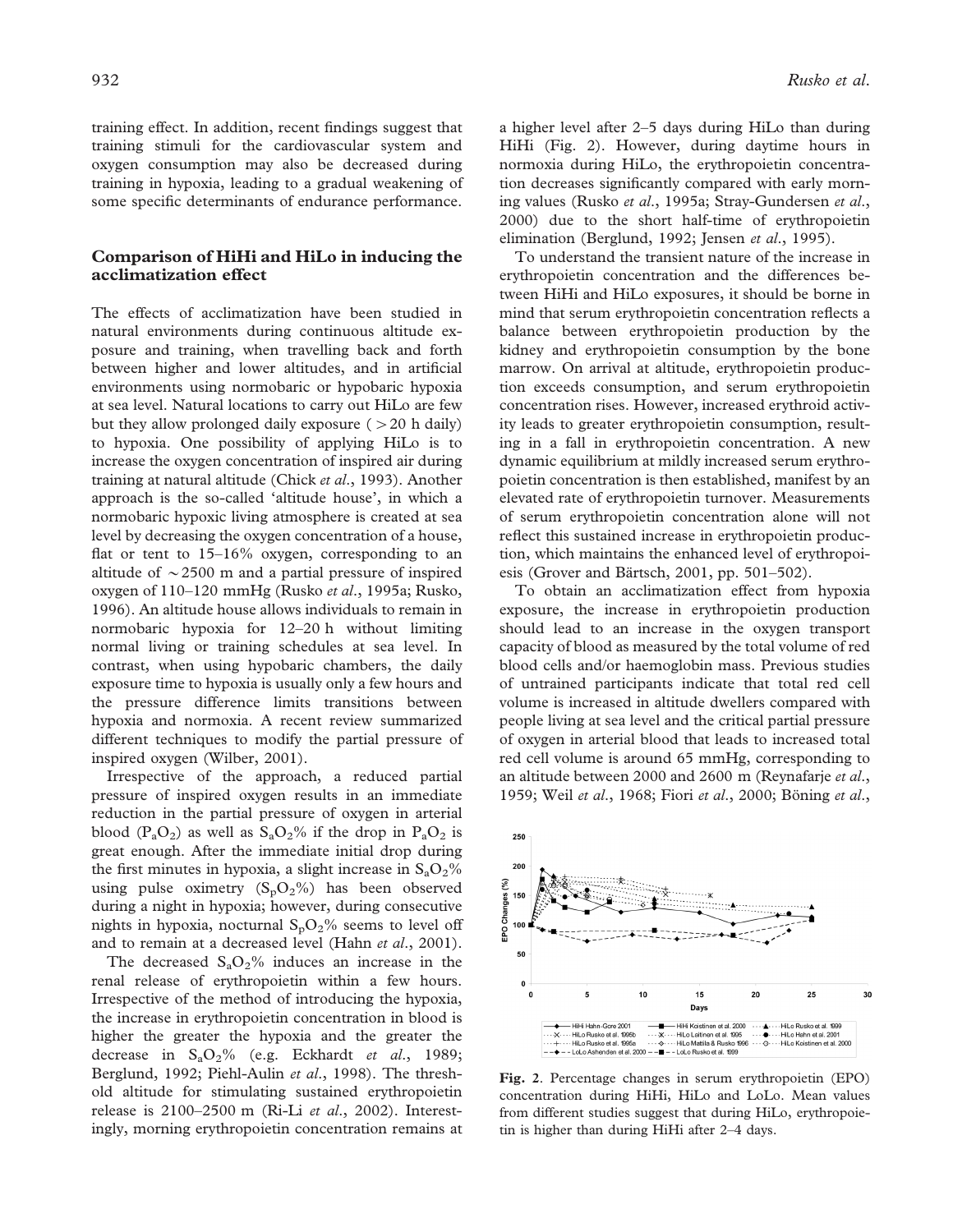2001; Schmidt et al., 2002). At higher altitudes, total red cell volume is greater the higher the altitude of residence. In sea-level dwellers, acclimatization for 3–4 weeks increases significantly the total red cell volume of untrained individuals even without training at altitude (e.g. Reynafarje et al., 1959; Wolfel et al., 1991; Heinicke et al., 2003). It is difficult to apply these studies to endurance athletes who have a 20–25% greater total red cell volume/haemoglobin mass and blood volume than untrained individuals even without training at altitude (Remes, 1979; Böning et al., 2001; Schmidt et al., 2002); however, cross-sectional studies indicate a cumulative effect from altitude exposure and from training at altitude (Schmidt et al., 2002).

Many longitudinal studies also indicate that HiHi for 4 weeks increases significantly the total red cell volume/ haemoglobin mass of athletes at altitudes  $\geq 2500$  m (Stray-Gundersen et al., 1992, 1993, 1995; Levine and Stray-Gundersen, 1997). We found a 6% increase in red cell volume in 14 elite distance runners after 4 weeks of altitude training at  $\sim$  2200 m using a reliable method (isotope dilution method, technetium-labelled red blood cells) for measuring total red cell volume (Rusko and Tikkanen, 1996). It has been calculated that the increase in haemoglobin mass during altitude training is quite small and slow ( $\sim$ 1% per week; Berglund 1992) and total red cell volume may continue to increase for 6– 8 months during altitude exposure (Reynafarie et al., 1959). Some studies have failed to show an increased total red cell volume/haemoglobin mass in athletes after HiHi. Gore et al. (1998) found haemoglobin mass to be unchanged after training for 31 days at 2690 m, although all of their participants had clinical symptoms (see next section). In another study, training for 1 month at  $\sim$ 1900 m increased the blood volume (+7%) and haemoglobin mass (+3%) of elite cross-country skiers, but the changes were non-significant (Svedenhag et al., 1997).

Some studies have indicated that HiLo (living high at  $\sim$  2500 m and training low at  $\sim$  1300 m) for 4 weeks increases total red cell volume/haemoglobin mass by  $\sim$  5% (Levine et al., 1991; Levine and Stray-Gundersen, 1997; Wehrlin et al., 2003). Similarly, HiLo studies using an altitude house at sea level (Laitinen et al., 1995; Rusko *et al.*, 1999) have shown a significant  $\sim 5\%$ increase in total red cell volume (technetium-labelled red blood cells) or haemoglobin mass (CO-rebreathing method) of elite endurance athletes while training for 3– 4 weeks. In one study, the 3.5% increase in haemoglobin mass after 4 weeks of HiLo using an altitude house was not statistically significant (Piehl-Aulin, 1999). In some HiLo studies, increased morning erythropoietin concentrations have been observed but haemoglobin mass was not increased (Ashenden et al., 1999a,b; Hahn et al., 2001; Dehnert et al., 2002).

The above results suggest that HiHi and HiLo may induce the acclimatization effect and increase total red cell volume/haemoglobin mass if certain prerequisites are fulfilled (Fig. 3). In the HiHi studies with increased total red cell volume, the athletes stayed 24 h a day for 4 weeks at altitudes of approximately 2500 m. In the HiLo studies at natural altitude, the daily exposure time to the living altitude of 2500 m has been 18–20 h and the total duration  $3\frac{1}{2}$  –4 weeks (Levine and Stray Gundersen, 1997; Wehrlin et al., 2003). In the Nordic HiLo studies using an altitude house at sea level, the normobaric hypoxia has corresponded with altitudes of approximately 2500 m, the daily exposure to hypoxia has been 12–18 h and the HiLo period 3–4 weeks (Laitinen et al., 1995; Piehl-Aulin, 1999; Rusko et al., 1999). In addition, in the Finnish studies (Laitinen et al., 1995; Rusko et al., 1999), the athletes have spent their daytime hours in hypoxia in an altitude house, between the training sessions at sea level, and they have also performed a few low-intensity training exercises per week in hypoxia, which might have influenced their erythropoietin and total red cell volume responses. The failure of short exposure periods and short daily exposure times to raise total red cell volume/haemoglobin mass (Ashenden et al., 1999a,b; Hahn et al., 2001; Dehnert et al., 2002) suggests that the minimum time to attain an acclimatization effect is  $> 12$  h $\cdot$  day<sup>-1</sup> at an altitude  $> 2000$  m for at least 3 weeks (Fig. 3). Individual differences observed in total red cell volume/haemoglobin mass may be due to participants with iron deficient before the HiHi or HiLo period being unable to increase their red cell volume (Hannon et al., 1969; Stray-Gundersen et al., 1992).

# Clinical problems related to altitude training

During altitude training, several clinical problems may develop, such as acute mountain sickness, high-altitude



Fig. 3. Percentage changes (%) in the mean total red cell volume (RCM) or haemoglobin (HbM) mass during HiLo in relation to the number of days of the HiLo period.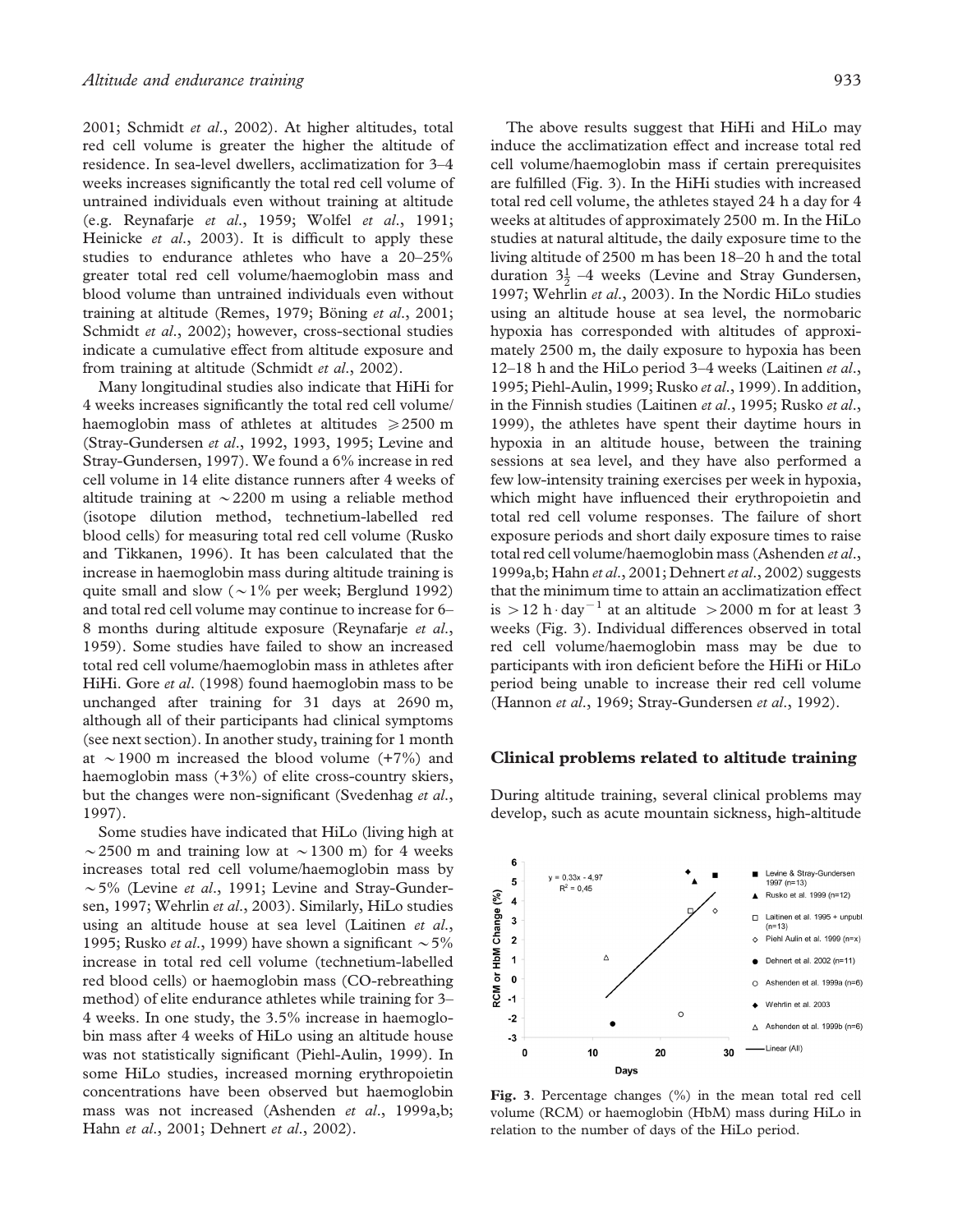cerebral oedema or high-altitude pulmonary oedema. The frequency and severity of these problems depend on altitude, rate of ascent and degree of individual susceptibility. Acute mountain sickness symptoms appear to be more severe the higher the altitude above 2500 m (Bärtsch and Roach, 2001; Schneider et al., 2002) and symptoms may also occur during HiLo periods in an altitude house (H.K. Rusko, unpublished data). Although not all individuals ascending to altitude suffer from these symptoms, hypoxia may still cause other detrimental effects while in hypoxia and some symptoms may persist for some time after return to sea level. On the other hand, pre-acclimatization even at lower altitudes may diminish the symptoms (Bärtsch and Roach, 2001). HiLo has also been successful for pre-acclimatization to HiHi, for example for increasing resting ventilation and the partial pressure of oxygen in arterial blood and reducing end-tidal carbon dioxide and the severity of acute mountain sickness (Beidleman et al., 2003).

The global cerebral metabolic rate for oxygen and brain oxygen delivery seem to be maintained during acute hypoxia in individuals at rest without acute mountain sickness through compensatory mechanisms that include increased cerebral blood flow and increased haemoglobin concentration (Roach and Hackett, 2001). In contrast, recent studies indicate that during exercise in acute hypoxia (after 4 days at 3450 m), brain oxygen saturation measured with nearinfrared spectroscopy may fall by 5–25%, with the greatest reduction at  $>85\%$  of maximal heart rate (Bradwell et al., 1999). It appears, therefore, that if hypoxia is severe enough, humans will experience substantial systemic and cerebral oxygen desaturation during exercise at altitude, and those with the most severe cerebral desaturation will develop the most severe acute mountain sickness and high-altitude cerebral oedema (Roach and Hackett, 2001). Future studies on athletes exhibiting arterial hypoxaemia during maximal exercise at sea level are warranted at altitudes that are mainly used for athletic training.

Although the greatest effects of hypoxia on brain function are reported to occur at high altitudes, even modest levels of hypoxia ( $\geq 1500$  m) can impair brain function. Symptoms such as visual perturbation and slowed performance, particularly on more complex tests of cognitive and motor function, have been reported (Hornbein, 2001). During sustained hypoxia and with increasing altitude, remarkable perturbations on neuropsychometric tests have been reported, together with changes in behaviour, mood and even neurological function (Hornbein, 2001). Similarly, cerebral desaturation may potentially affect several systems critical to exercise performance. During acclimatization to chronic hypoxia, an increase in the cerebral microvasculature that has been observed in animal studies (Harik et al., 1996) may potentially improve brain tissue oxygenation both at altitude and at least transiently after return to sea level, thereby reducing the limiting effect of the central nervous system to exercise performance.

Another mechanism related to altitude exposure is the hypoxic ventilatory response. The fall in arterial haemoglobin oxygen saturation that occurs with exercise in hypoxia is inversely related to the hypoxic ventilatory response and sojourners with a high response may perform better at high altitude (Ward et al., 1999, pp. 69–97; Schoene, 2001). However, the increasing hypocapnia resulting from hyperventilation is considered to have the potential to decrease cerebral circulation (Bradwell et al., 1999; Hornbein, 2001). The result may be that, while exercising at altitude, the muscles are receiving more oxygen but the brain is receiving less, which may lead to negative after-effects on return to sea level (Hornbein, 2001). It is also known that endurance athletes have a blunted chemosensitivity for the control of ventilation compared with nonathletes and experienced climbers (Schoene, 1982). Interestingly, endurance athletes may experience changes to the respiratory control system and potentiate their hypoxic ventilatory response during the HiLo period (Mattila and Rusko, 1996; Townsend et al., 2002). This is possibly due to increased sympathetic activation and/or a change in the partial pressure of carbon dioxide  $(PCO<sub>2</sub>)$  set point of the respiratory control mechanism (Townsend et al., 2002), or, as recently hypothesized, may indicate a primary longterm respiratory control effect of  $PO<sub>2</sub>$  (Robbins, 2001).

One factor that could result in problems during altitude training and decrease sea level  $VO_{2\text{max}}$  after altitude training is hypoxia-induced stress and the consequent overtraining symptoms (Rusko, 1996; Gore et al., 1998). Sympathetic activation is increased at altitude, which, together with increased glycolytic metabolism during exercise, increases the overall stress of training. A significant increase in resting serum cortisol (Vasankari et al., 1993; Wilber et al., 2000) and decrease in serum testosterone concentrations (Gore et al., 1998) have been found after altitude training in elite endurance athletes, which may also depress erythropoiesis in the bone marrow, especially in the early phase of altitude training (see Berglund, 1992). Hypoxia also decreases immunoreactivity, specifically by suppressing T-cell mediated immunity (Meehan et al., 2001), and a 50–100% increase in the frequency of upper respiratory tract and gastrointestinal tract infections during or immediately after altitude sojourns has been observed (Bailey *et al.*, 1998; Gore *et al.*, 1998). The possibility of oxidative damage mediated by free radicals also increases at altitude (Vasankari et al., 1997).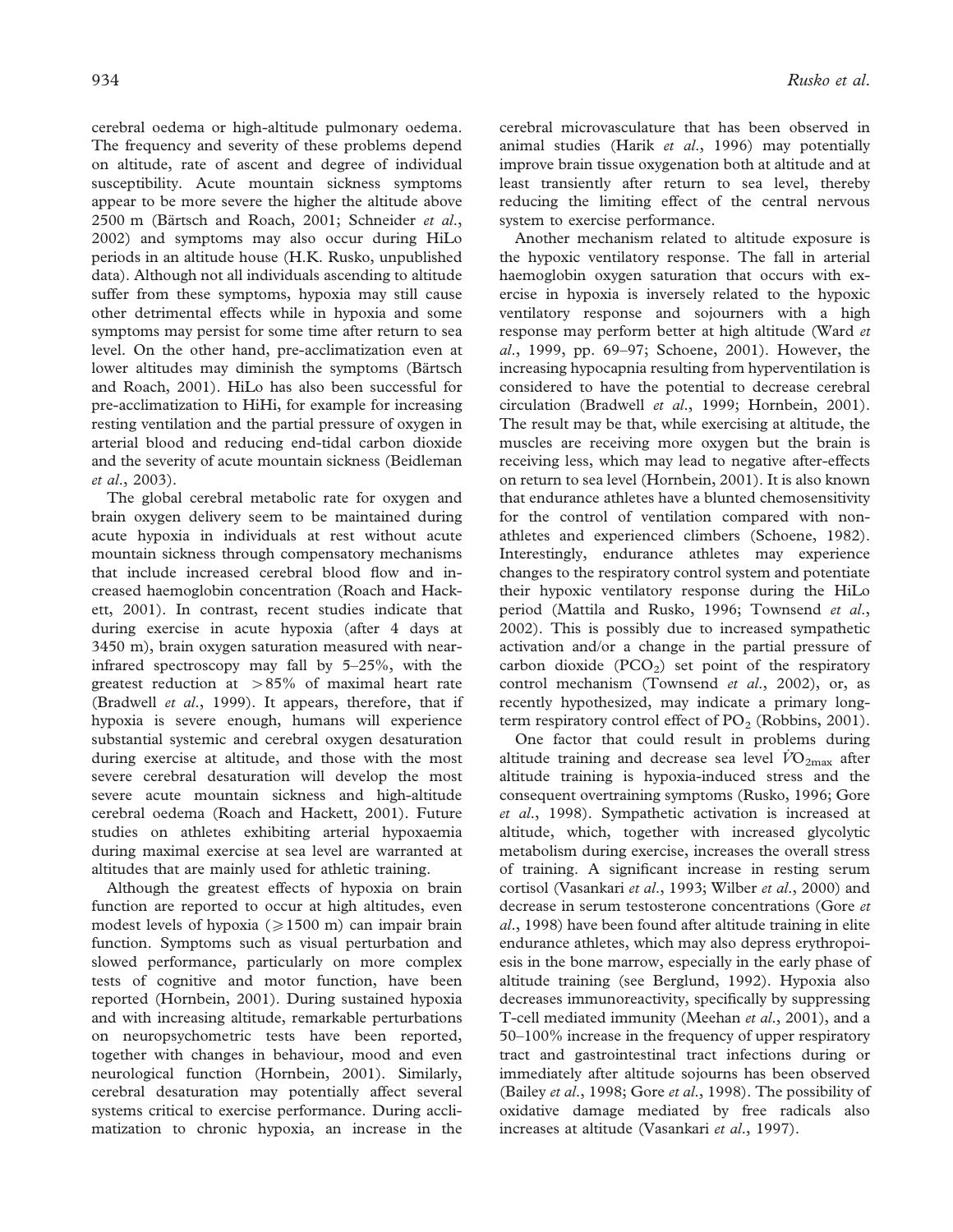# Altitude acclimatization and endurance performance

Several studies have shown that HiHi may improve  $VO<sub>2max</sub>$  and performance at moderate altitude ( $>1500$  m). During acclimatization,  $\dot{V}O_{2\text{max}}$  and performance at altitude start to increase slowly, but  $\rm\ddot{VO}_{2max}$ does not attain its sea-level value after 4 weeks of HiHi (Saltin, 1967; Faulkner et al., 1968; Adams et al., 1975; for further references, see Hahn and Gore, 2001). As shown earlier in this review, the  $\overline{VO}_{2\text{max}}$  of endurance athletes is decreased at low altitudes, suggesting that acclimatization might be beneficial for race performances held at those low altitudes. However, there are no studies indicating that HiHi or HiLo could improve performance or  $\dot{V}O_{2\text{max}}$  at low altitudes (500–1500 m).

The scientific literature on HiHi for improved sealevel performance is equivocal. Although some studies have shown improvements (e.g. Daniels and Oldridge, 1970; Mellerowicz et al., 1970), most controlled studies on elite athletes have failed to observe a positive effect on sea-level  $\overline{VO}_{2\text{max}}$ , lactate threshold, running economy or performance after 2–4 weeks of HiHi compared with similar training at sea level, and in all studies considerable individual variation in response to altitude

training has been observed (Svedenhag et al., 1991; Jensen et al., 1993; Rusko et al., 1996; Levine and Stray-Gundersen, 1997; Bailey et al., 1998). Animal experiments also indicate that, despite the same absolute training intensity in hypoxia as in normoxia, HiHi for 10 weeks did not confer significant advantages over living and training in normoxia:  $\dot{V}O_{2\text{max}}$  and maximal cardiac output in normoxia increased similarly with both training regimens (Henderson et al., 2001).

During HiLo, it is possible to attain the benefits of both altitude acclimatization and normoxic training stimuli (Levine and Stray-Gundersen, 1997). Several studies have shown that HiLo can increase sea-level  $\rm\dot{VO}_{2max}$  and improve sea-level endurance performance (Levine et al., 1991; Mattila and Rusko, 1996; Levine and Stray-Gundersen, 1997; Chapman et al., 1998; Piehl-Aulin, 1999; Rusko et al., 1999; Stray-Gundersen et al., 2001; Roberts et al., 2003; Wehrlin et al., 2003). In a well-controlled study, Levine and Stray-Gundersen (1997) showed that, after 4 weeks of lead-in training at sea level, both HiLo and HiHi increased sea-level  $\overline{VO}_{2\text{max}}$  in direct proportion to the increase in red cell volume. In addition, HiLo improved the ventilatory threshold and the velocity at  $\overline{VO}_{2\text{max}}$  at sea level and consequently sea-level 5000 m track running perfor-



Fig. 4. Comparison of changes in (a) total red cell volume (RCM), (b) maximal oxygen uptake ( $\dot{V}O_{2\text{max}}$ ), (c) ventilatory threshold (VT) and (d) 5000 m time-trial performance after sea-level training (LoLo), after living high and training low (HiLo) and after altitude training (HiHi). The results indicate that both HiHi and HiLo increase total red cell volume and  $\dot{V}O_{2\text{max}}$ , but only HiLo improves the ventilatory threshold and 5000 m time.  $\square$ , pre-training; so post-training. Modified from Levine and Stray-Gundersen (1997).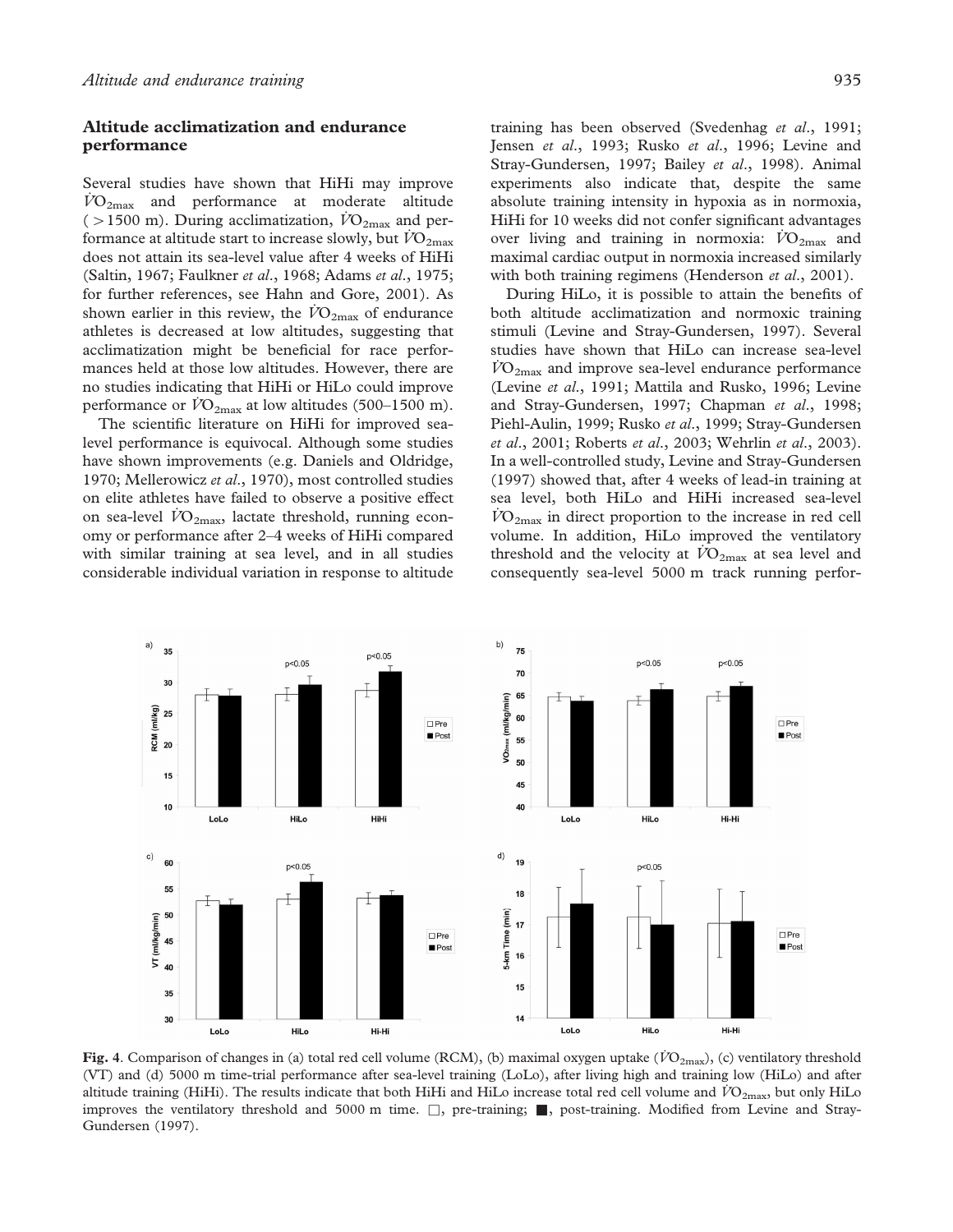mance, which were not improved by HiHi or LoLo (Fig. 4). The importance of maintaining a high training velocity, cardiac output and oxygen flush primarily during interval training was confirmed in another study in which elite athletes performed all the high-intensity training exercises at low altitude (1250 m), while all base and recovery training was carried out at the living altitude of 2500 m (HiHiLo; Stray-Gundersen et al., 2001). HiHiLo induced almost identical improvements in performance compared with the HiLo athletes, who did all their training exercises at low altitude: after 4 weeks of HiHiLo, the improvement in sea-level  $\rm\ddot{VO}_{2max}$ was 3% and it was accompanied by a 1.1% (5.8 s) significant improvement in sea-level 3000 m running performance (Stray-Gundersen et al., 2001). In the study of Wehrlin *et al.* (2003), elite endurance athletes lived at  $\sim$  2500 m for 24 days, performed base training twice a week at  $\sim$  1800 m and interval training twice a week at  $\sim$  1000 m; this HiHiLo schedule resulted in significant improvements of  $\rm\ddot{VO}_{2max}$  of 4.5% and 5000 m running time of 18 s.

The effects of HiLo and HiHiLo are similarly individual as those of HiHi. The responders (greater than mean improvement in sea-level running performance) had a more marked erythropoietin response at altitude than non-responders, and responders also showed significant increases in total red cell volume and  $VO_{2\text{max}}$  that were not observed in non-responders (Chapman et al., 1998). In addition, the responders were better able to maintain normal training velocities and oxygen flux than the non-responders.

HiLo studies of elite endurance athletes using an altitude house at sea level have also found a significant increase in  $VO_{2\text{max}}$  after 25–28 days. Rusko *et al.* (1999) showed a significant increase ( $\sim$ 5%) in maximal treadmill performance after 25 days of HiLo and Piehl-Aulin (1999) a significant increase ( $\sim$ 3%) after 21–28 days of HiLo. An approximately 4% improvement in cycling performance has also been reported in elite cyclists after 11 days of HiLo in an altitude house, corresponding to an altitude of 2500–3000 m (Mattila and Rusko, 1996). In contrast, no significant changes in sea-level  $\dot{V}O_{2\text{max}}$ or performance have been observed in some other HiLo studies (Ashenden et al., 1999a,b, 2000; Hahn et al., 2001; Dehnert et al., 2002). As noted earlier, a plausible explanation for the contradictory findings is the low total duration of exposure to hypoxia and the lack of an increase in total red cell volume/haemoglobin mass (Figs. 3 and 5). The studies that have found a significant increase in sea-level  $\dot{V}O_{2\text{max}}$  and performance after HiLo have also reported a significant or almost significant increase in total red cell volume/haemoglobin mass (Levine and Stray-Gundersen, 1997; Piehl-Aulin, 1999; Rusko et al., 1999; Wehrlin et al., 2003), and the changes in  $\dot{V}O_{2\text{max}}$  and total red cell volume/haemoglo-



Fig. 5. Percentage changes (%) in mean maximal oxygen uptake ( $\dot{V}O_{2\text{max}}$ ) during HiLo in relation to the number of days of the HiLo period.

bin mass have correlated with each other (Levine and Stray-Gundersen, 1997; Wehrlin et al., 2003).

In another HiLo study, athletes who had lived and trained for one year at altitude improved their endurance performance significantly after a concomitant 6-week HiLo training period while breathing 70% oxygen during four weekly training sessions at altitude that allowed increased training intensities (Chick et al., 1993). Similarly, breathing hyperoxic gas during three high-intensity sessions per week for 3 weeks at an altitude of 1840 m allowed a higher absolute training intensity (Wilber et al., 2003) and led to an improved maximal lactate steady state and time to complete a 120 kJ performance test (Morris et al., 2000). An animal experiment also found improved running performance, decreased heart rate during constant velocity running and increased left ventricular mass and triceps surae mass in a HiLo than a LoLo group (Miyazaki and Sakai, 2000).

Piehl Aulin (1999) observed significant improvement in sea level  $\dot{V}O_{2\text{max}}$  during HiLo (day 21), as well as immediately after and 1 week after the 28-day HiLo period. Levine and Stray-Gundersen (1997) found significant improvements in both sea-level  $\rm\ddot{VO}_{2max}$ and performance 3, 7, 14 and 21 days after HiLo. In contrast, Rusko et al. (1999) reported improvements in  $\dot{V}O_{2\text{max}}$ , maximal treadmill performance and cycling performance (Mattila and Rusko, 1996) 1 week after the HiLo period but not immediately (a few hours) after the last night in hypoxia (Rusko et al., 1999). In several Australian studies, post-tests were performed 'within 36 hours' after the HiLo period and no significant changes were observed (Ashenden et al., 1999a,b, 2000; Hahn et al., 2001).

Improved sea-level endurance performance could also be due to increased aerobic capacity of the muscles or improved economy after HiHi and HiLo. Highaltitude dwellers have a greater muscle myoglobin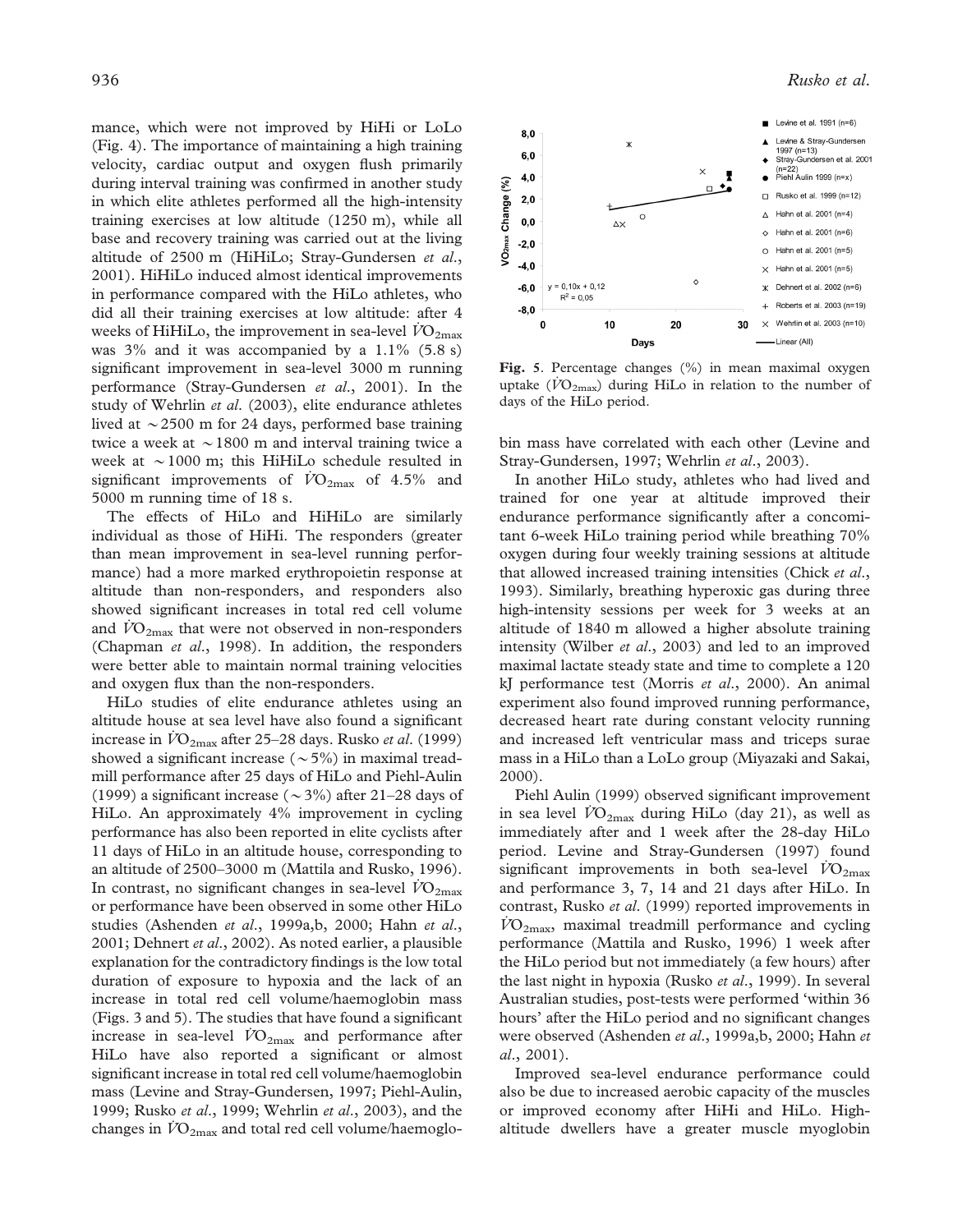concentration and greater muscle respiratory capacity than sea-level residents (Reynafarje, 1962). However, in elite athletes, neither HiHi nor HiLo has been shown to increase the oxidative or glycolytic capacity of the muscles (Rahkila and Rusko, 1982; Saltin et al., 1995a,b; Stray-Gundersen et al., 1999). The results of studies on the effect of altitude training on economy are contradictory (Svedenhag et al., 1991; Saltin et al., 1995a; Levine and Stray-Gundersen, 1997; Green et al., 2000; Gore et al., 2001).

# Altitude acclimatization and anaerobic performance

Owing to decreased air resistance, new world records were recorded in all sprinting events at the Mexico City Olympic Games in 1968. Karvonen et al. (1990) have shown that maximal sprinting speeds increased during 2 weeks of altitude training at 1860 m, probably because of the decreased air resistance during sprint training. Gale and Nagle (1971) have shown that in rats sprint training at  $\sim$  2300 m altitude for 5 weeks at the same velocity as in normoxia increased phosphocreatine stores in gastrocnemius-plantaris muscle.

During exposure to altitude, supramaximal performances requiring glycolytic energy production should be decreased because of bicarbonate loss and a decrease in plasma volume (Hahn and Gore, 2001). Indeed, during supramaximal  $10 \times 6$ -s bouts of interval exercise, the ability to maintain high power output during the last bout was impaired,  $\dot{V}O_{2\text{max}}$  was lower and lactate accumulation was greater in hypoxia ( $\sim$ 3000 m) than in normoxia (Balsom et al., 1994). Acute severe hypoxia, however, did not impair performance on a single 30–45 s Wingate test even though  $\dot{V}O_{2\text{max}}$  was reduced, muscle lactate increased and glycogen decreased following performance in hypoxia compared with normoxia (McLellan et al., 1990). Sodium bicarbonate ingestion or infusion has been shown to increase the bloodbuffering capacity at altitude, decrease arterial desaturation and improve performance and interval training at altitude (Hausswirth et al., 1995; Nielsen et al., 2002), indicating that the potential for training and glycolytic energy production is decreased at altitude without compensatory increases in buffer capacity. Other measures to improve race performance and training intensity at altitude could be caffeine ingestion (Berglund and Hemmingsson, 1982) and a diet high in carbohydrate (Hansen et al., 1972).

Chronic HiHi for 3–4 weeks has been shown not to improve supramaximal anaerobic performance capacity at sea level (Rusko et al., 1996; Levine and Stray-Gundersen, 1997; Bailey et al., 1998). However, altitude training above 2000 m for 2 weeks has been

shown to increase running time to exhaustion (range 240–380 s) during sea-level  $\dot{V}O_{2\text{max}}$  measurement without an increase in  $\dot{V}O_{2\text{max}}$ , and to increase the maximal accumulated oxygen deficit and muscle buffer capacity after return to sea level (Mizuno et al., 1990; Svedenhag et al., 1991; Saltin et al., 1995b). Martino et al. (1996) have also shown that anaerobic performance at sea level may be improved after sprint swimming training at altitude.

HiLo training for 2 weeks with 14–18 h daily exposure to normobaric hypoxia in an altitude house (15.8%  $O_2$  in inspired air,  $\sim$  2500 m) and normal sprint training at sea level has also been shown to improve sea-level 400 m race time of elite sprinters as well as decrease their blood lactate concentration during submaximal sprinting on a treadmill (Nummela and Rusko, 2000). Gore et al. (2001) have shown that 23 days of HiLo in an altitude house, corresponding to an altitude of 3000 m, increased muscle buffer capacity. In a recent Australian study, none of the HiLo durations of 5, 10 or 15 days, 8–10 h per night, induced significant changes in  $\dot{V}O_{2\text{max}}$ , maximal accumulated oxygen deficit or maximal mean power output in 4 min (MMPO $_{4min}$ ), but using the pooled data from all three experimental periods, maximal accumulated oxygen deficit and  $MMPO<sub>4min</sub>$  increased significantly (Roberts et al., 2003). Although Levine and Stray-Gundersen (1997) did not observe an improvement in maximal accumulated oxygen deficit and Stray-Gundersen et al. (1999) found a decreased muscle buffer capacity after 4 weeks of HiLo in athletes training for aerobic endurance, it would appear that HiHi and HiLo with sprint-type training may improve subsequent anaerobic performance at sea level.

#### Effects of hypoxic training

Studies in which hypoxia was experienced only during the training sessions have shown no acclimatization effects (e.g. Roskam et al., 1969; Terrados et al., 1988; Geiser et al., 2001; Hendriksen and Meeuwsen, 2003), even though erythropoietin is increased after exercise in hypoxia (Schmidt et al., 1991).

Hypoxic training has been shown to increase  $V_{}$ O<sub>2max</sub> and submaximal and maximal performance at sea level but the effects have been similar to those of normoxic training (Roskam et al., 1969; Davies and Sargeant, 1974; Terrados et al., 1988; Burtscher et al., 1996). In a recent crossover study design, moderate-intensity hypoxic training (60–70%  $\rm\,VO_{2max}$ ) for 10 days increased normoxic maximal aerobic and anaerobic power output 2–9 days after the hypoxic training had ended. However, the increase in maximal aerobic power output was not significantly greater than after normoxic control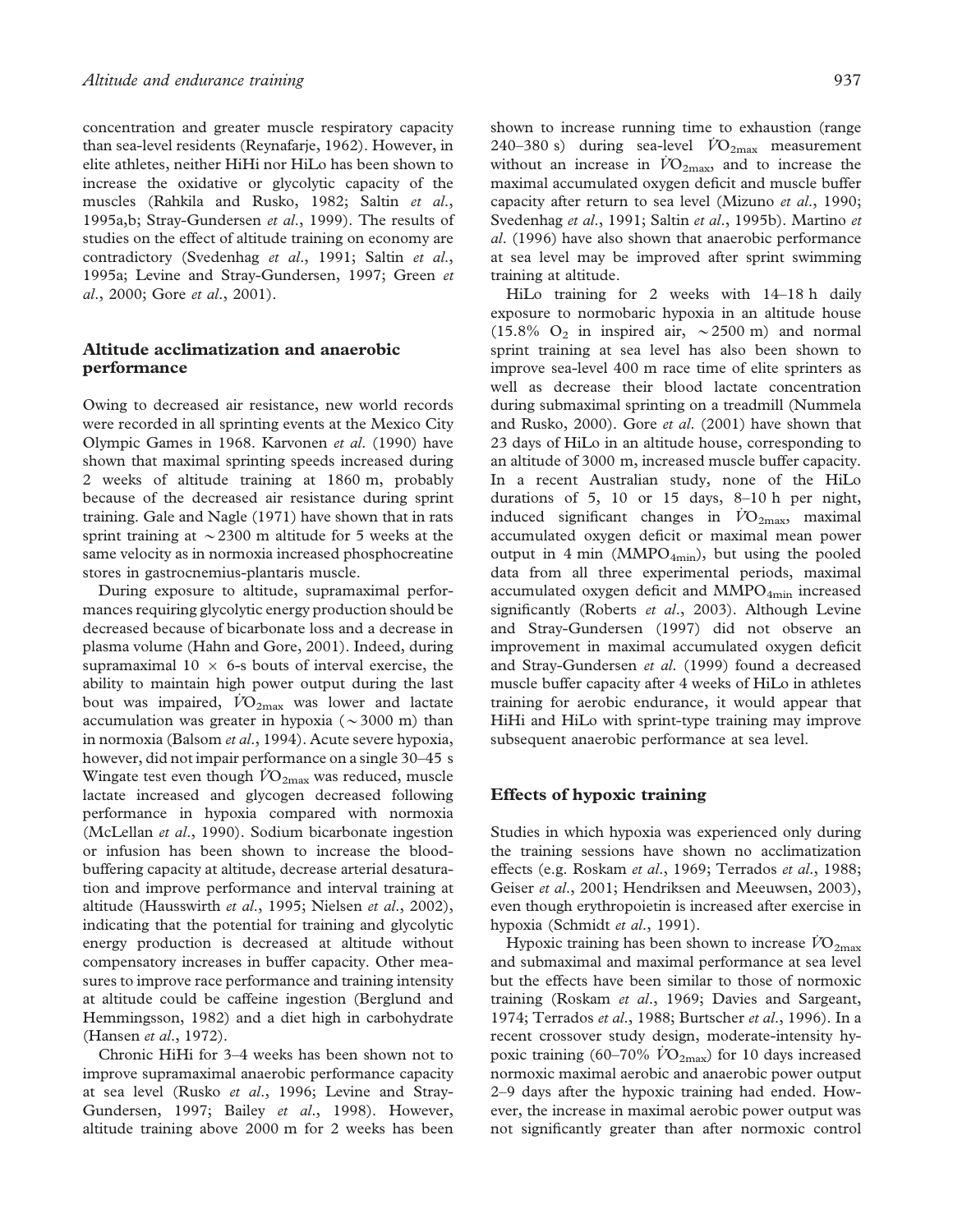training, and  $\dot{V}\text{O}_{2\text{max}}$  did not change significantly (Hendriksen and Meeuwsen, 2003), even though some significant changes were found during the first half of the crossover study (Meeuwsen *et al.*, 2001). Similarly, in trained athletes, hypoxic training for 6 weeks, three times per week, did not lead to improved performance in either normoxic or hypoxic conditions (Ventura et al., 2003). According to Geiser et al. (2001), there were no differences between the effects of hypoxic and normoxic training in untrained individuals when  $VO_{2\text{max}}$  was measured in normoxia, but hypoxic training increased  $VO<sub>2max</sub>$  measured in hypoxia more than normoxic training, and the high-intensity training in hypoxia was the most effective stimulus for increasing muscle oxidative capacity. Terrados et al. (1988) have also shown that hypoxic training increased the work capacity of athletes in hypoxia more than normoxic training at sea level; the increase was related to a decreased exercise blood lactate concentration, increased capillarization and decreased glycolytic capacity. Indeed, when the absolute training intensity in hypoxia is equal to that in normoxia (e.g. single leg exercises in hypoxia and normoxia), improved sea-level performance and increased myoglobin and oxidative capacity in human muscles have been observed (Terrados et al., 1990; Melissa et al., 1997; Hoppeler and Vogt, 2001).

The above findings suggest that hypoxic training induces similar changes for improved sea-level performance as training in normoxia, but hypoxic training may be more beneficial than sea-level training for an improved performance at altitude.

#### Short-term intermittent hypoxia at rest

Short-term intermittent hypoxia at rest (IHR) was originally developed in the former Soviet Union and consists of breathing hypoxic air  $(9-11\%)$  through a mask or mouthpiece for repeated periods of 5–7 min, interrupted by equal periods of recovery in normoxia, totalling 1–3 h for one or two sessions a day (Bernardi, 2001; Serebrovskaya, 2002). As an indication that short-term intermittent hypoxia at rest could improve altitude acclimatization, Tkatchouk et al. (1999) reported an increased partial pressure of oxygen in arterial blood (from  $54 \pm 1$  to  $62 \pm 2$  mmHg), P(a-v)O<sub>2</sub> (from  $22+3$  to  $31+1$  mmHg) and arterial haemoglobin oxygen saturation (from 87 to 91%) during an acute ascent to 3000 m in an altitude chamber in comparison with pre-IHR values. According to Serebrovskaya (2002), who reviewed the studies conducted in the former Soviet Union and the Commonwealth of Independent States, intermittent hypoxia at rest 'induces increased ventilatory sensitivity to hypoxia as well as other hypoxia-related physiological changes, such as

increased hematopoiesis, alveolar ventilation and lung diffusion capacity, and alterations in the autonomic nervous system'. Positive effects from short-term intermittent hypoxia at rest for an improved sea-level performance have been reported in competitive swimmers versus a control group (Bulgakova et al., 1999).

There are also studies conducted in the West claiming positive acclimatization effects of short-term intermittent hypoxia at rest and suggesting that exposure of 3–5 h daily for 2–4 weeks to severe shortterm IHR might increase performance, haemoglobin concentration, haematocrit and reticulocytes (Hellemans, 1999; Rodríguez et al., 1999, 2003; Casas et al., 2000). These results need to be confirmed because of the lack of control groups, because total red cell volume/haemoglobin mass has not been measured and because training in hypoxia has been included in some studies. Similarly, 5 days after a double-blind controlled study of 4 weeks of a IHR-breathing programme (5 sessions per week,  $9-11\%$  O<sub>2</sub>), the experimental group  $(n=14)$  of sports students showed a reduced heart rate, minute ventilation and double product (heart rate  $\times$ systolic blood pressure) at a constant 150 W cycling workload in comparison with the placebo group  $(n=14)$  (Burtscher *et al.*, 1999). In contrast, in an Australian study (Clark et al., 1999), eight elite rowers were pair-matched for  $\dot{V}O_{2\text{max}}$  and performance. The treatment group inhaled  $12.2\%$  O<sub>2</sub> and the control group 20.9%  $O_2$  in a 5 min treatment / 5 min recovery ratio for a total of 90 min per day for 14 days. During intermittent hypoxia at rest, there was a decrease in arterial haemoglobin oxygen saturation using pulse oximetry  $(P < 0.05)$  and an increase in heart rate  $(P= 0.06)$  in the experimental group compared with the control group. However, there was no change in resting values for total red cell volume, haemoglobin concentration, haematocrit and reticulocytes between pre- and post-experimental values for either group. During the rowing ergometer test, there were no differences in heart rate, submaximal  $VO<sub>2</sub>$ ,  $VO<sub>2max</sub>$ , exercise capacity, lactate concentration and respiratory exchange ratio.

The above results suggest that short-term intermittent hypoxia at rest does not result in a haematological acclimatization effect and it is doubtful that it can enhance the training stimuli for improving sea-level performance without exercising in hypoxia. However, it may improve adaptation to subsequent exposure and training at altitude.

#### Carryover effects from 'living high' to subsequent 'training low'

Some effects of living high continue to influence the subsequent training in normoxia – decreased plasma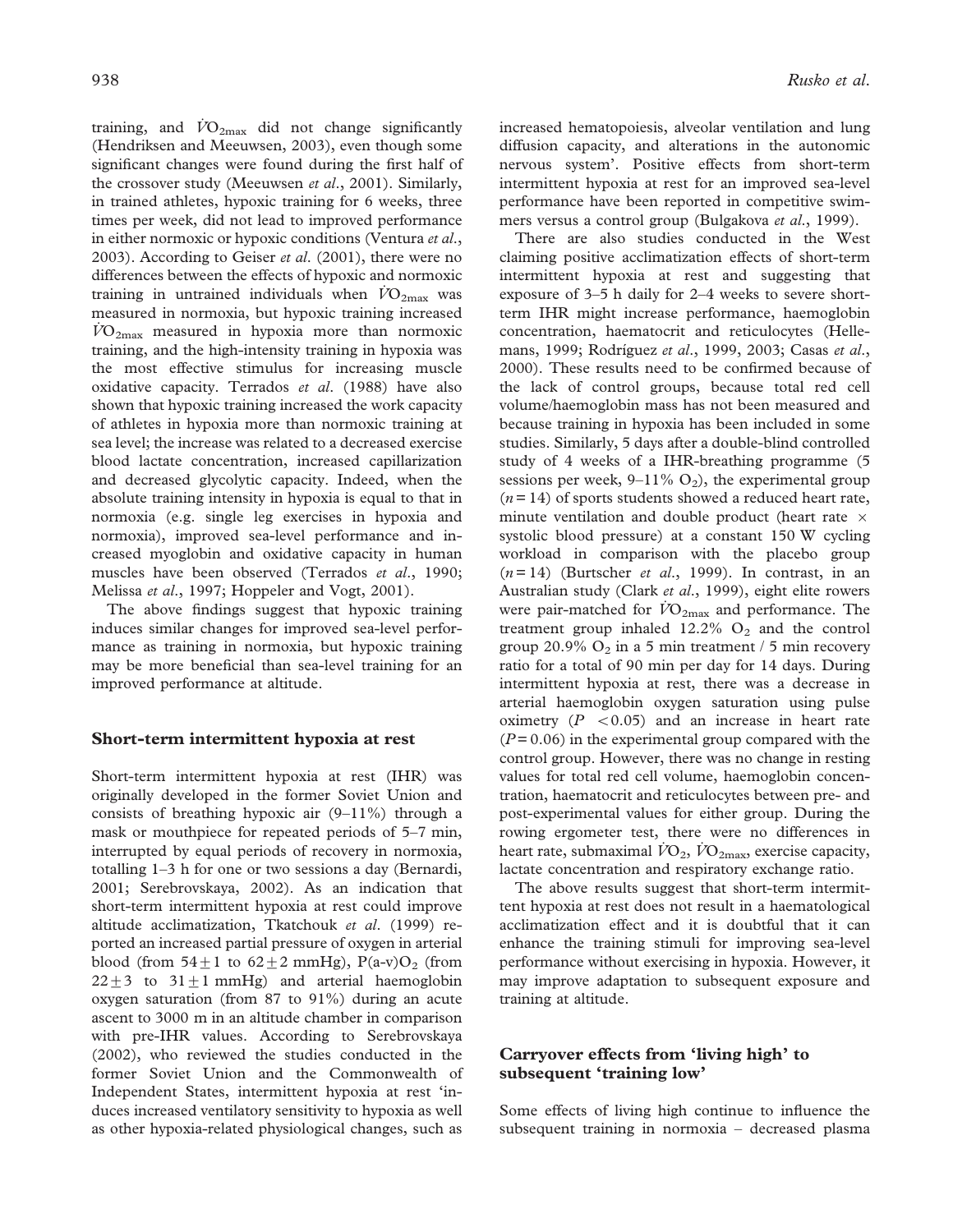volume, increased haemoglobin concentration and increased total red cell volume/haemoglobin mass (Levine and Stray-Gundersen, 1997); increased sympathetic and parasympathetic activation (Boushel et al., 2001); and increased hypoxic ventilatory response and ventilatory response to exercise during and after HiLo (Mattila and Rusko, 1996; Ward et al., 1999, pp. 69-97; Townsend et al., 2002). An enhancement of the hypoxic ventilatory response is potentially a positive adaptation for sea-level training because an increase in ventilation raises alveolar oxygen pressure and improves arterial oxygenation. Consequently, arterial haemoglobin oxygen saturation using pulse oximetry and arterial oxygen content are increased in normoxia during HiLo and after HiHi and HiLo, and arterial haemoglobin oxygen saturation using pulse oximetry during exercise in normoxia may increase over the pre-sea-level values (H.K. Rusko, unpublished). Increased 2,3DPG induced by living in hypoxia could also increase oxygen extraction during subsequent training in normoxia (Mairbäurl, 1994). Thus, the potential for an increased training intensity during subsequent training in normoxia is increased during and after HiLo. Indeed, a decreased blood lactate concentration during submaximal exercise has been observed on return to sea level one day after an altitude training camp compared with pre-altitude training, and the decrease in blood lactate concentration was greater the greater the increase in haemoglobin concentration and hematocrit (Ingjer and Myhre, 1992).

# Conclusions

The benefits of living and training at altitude (HiHi) for an improved altitude performance of athletes are clear but controlled studies for an improved sea-level performance are controversial. The reasons for the absence of a positive effect from HiHi are as follows: (1) the acclimatization effect may have been insufficient for elite athletes to stimulate an increase in total red cell volume/haemoglobin mass, due to insufficient altitude  $(<2000-2200$  m) and/or an inadequate period of time spent at altitude  $( $3-4$  weeks)$ ; (2) the training effect at altitude may have been compromised due to insufficient training stimuli for enhancing the function of the neuromuscular and cardiovascular systems; and (3) enhanced stress with possible overtraining symptoms and an increased frequency of infections. When comparing HiHi and HiLo, it is clear that both induce a positive acclimatization effect and increase the oxygen transport capacity of blood, at least in 'responders', if certain prerequisites are met. The minimum time to attain an acclimatization effect appears to be  $>12$  h a day for at least 3 weeks at an

altitude or simulated altitude of 2100–2500 m. The exposure to hypoxia seems to have some positive transfer effects on subsequent training in normoxia during and after HiLo. The increased oxygen transport capacity of blood allows training at higher intensities after HiHi and during and after HiLo in subsequent normoxia, thereby increasing the training stimuli and improving some neuromuscular and cardiovascular determinants of endurance performance. The effects of hypoxia in the brain may influence both training intensity and physiological responses during training in hypoxia. Moreover, interrupting hypoxic exposure by training in normoxia may be a key factor in avoiding or minimizing those noxious effects that are known to occur in chronic hypoxia. The effects of hypoxic training and shortterm severe hypoxia at rest are not yet clear and require further study.

# References

- Adams, W.C., Bernauer, E.M., Dill, D.B. and Bomar, J.B., Jr. (1975). Effects of equivalent sea level and altitude training on  $\dot{V}\text{O}_{2\text{max}}$  and running performance. *Journal of* Applied Physiology, 39, 262–266.
- Ashenden, M.J., Gore, C.J., Dobson, G.P. and Hahn, A.G. (1999a). 'Live high, train low' does not change the total haemoglobin mass of male endurance athletes sleeping at a simulated altitude of 3000 m for 23 nights. European Journal of Applied Physiology, 80, 479–484.
- Ashenden, M.J., Gore, C.J., Martin, D.T., Dobson, G.P. and Hahn, A.G. (1999b). Effects of a 12-day 'live high, train low' camp on reticulocyte production and haemoglobin mass in elite female road cyclists. European Journal of Applied Physiology, 80, 472–478.
- Ashenden, M.J., Gore, C.J., Dobson, G.P. et al. (2000). Simulated moderate altitude elevates serum erythropoietin but does not increase reticulocyte production in welltrained runners. European Journal of Applied Physiology, 81, 428–435.
- Bailey, D.M. and Davies, B. (1997). Physiological implications of altitude training for endurance performance at sea level: a review. British Journal of Sports Medicine, 31, 183-190.
- Bailey, D.M., Davies, B., Romer, L. et al. (1998). Implications of moderate altitude training for sea-level endurance in elite distance runners. European Journal of Applied Physiology, 78, 360–368.
- Balsom, P.D., Gaitanos, G.C., Ekblom, B. and Sjödin, B. (1994). Reduced oxygen availability during high intensity intermittent exercise impairs performance. Acta Physiologica Scandinavica, 152, 279–285.
- Bärtsch, P. and Roach, R. (2001). Acute mountain sickness and high-altitude cerebral edema. In: High Altitude: An Exploration of Human Adaptation (edited by T.F. Hornbein and R.B. Schoene), pp. 731–776. New York: Marcel Dekker.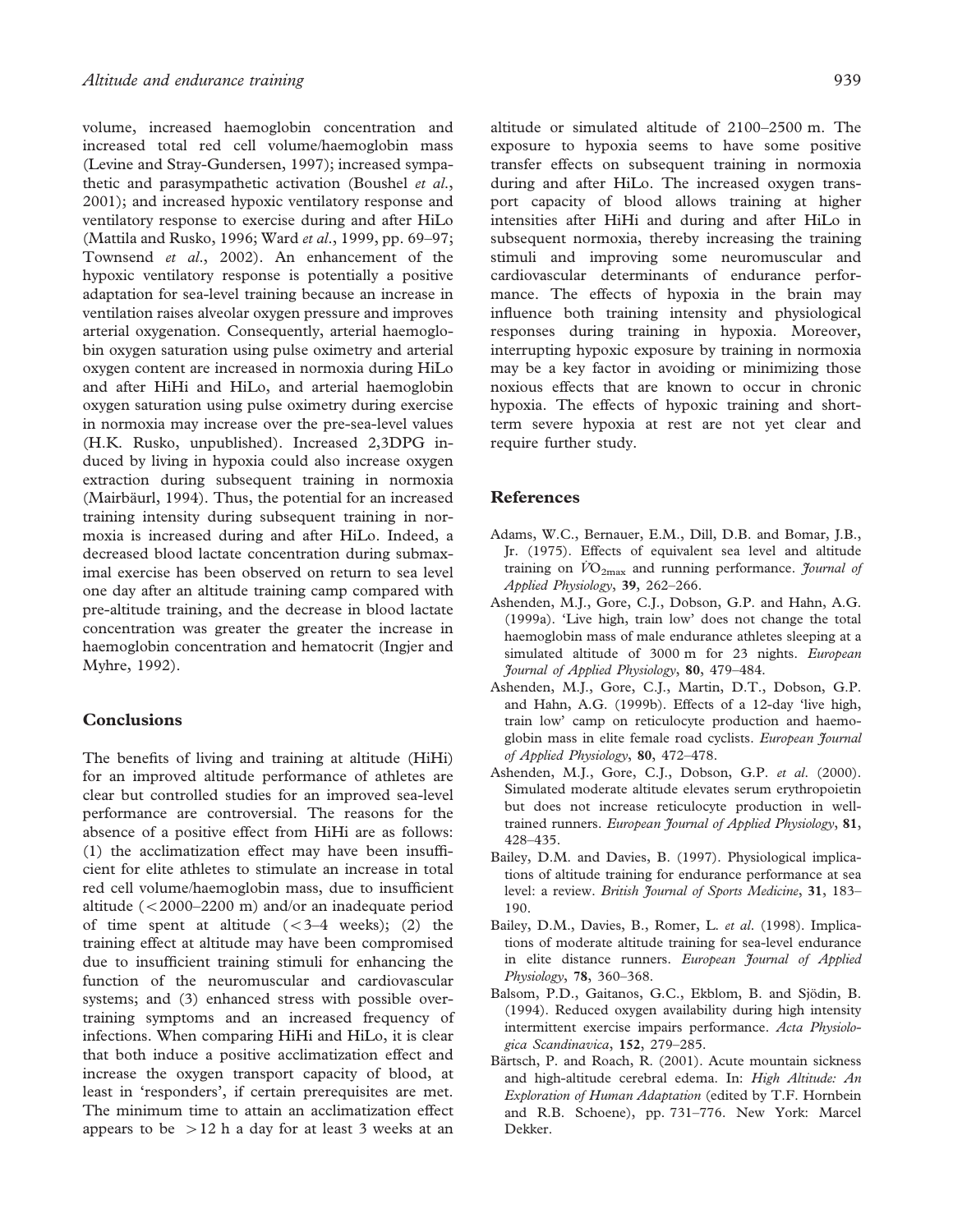- Beidleman, B.A., Muza, S.R., Fulco, C.S. et al. (2003). Intermittent altitude exposures eliminate acute mountain sickness at 4300 m. Medicine and Science in Sports and Exercise, 35, S163.
- Benoit, H., Busso, T., Castells, J., Geyssant, A. and Denis, C. (2003). Decrease in peak heart rate with acute hypoxia in relation to sea level. Published online on 26 July in European Journal of Applied Physiology (available at: http:// www.springerlink.com).
- Berglund, B. (1992). High-altitude training: aspects of hematological adaptation. Sports Medicine 14, 289-303.
- Berglund, B. and Hemmingsson, P. (1982). Effects of caffeine ingestion on exercise performance at low and high altitudes in cross-country skiers. International Journal of Sports Medicine, 3, 234–236.
- Bernardi, L. (2001). Interval hypoxic training. In Hypoxia: From Genes to the Bedside. Proceedings of the 12th International Hypoxia Symposium (edited by R.C. Roach, P.D. Wagner and P.H. Hackett), pp. 377–399. New York: Kluwer Academic/Plenum Publishers.
- Böning, D., Rojas, J., Serrato, M. et al. (2001). Hemoglobin mass and peak oxygen uptake in untrained and trained residents of moderate altitude. International Journal of Sports Medicine, 22, 572–578.
- Boushel, R., Calbet, J.A., Radegran, G. et al. (2001). Parasympathetic neural activity accounts for the lowering of exercise heart rate at high altitude. Circulation, 104, 1785–1791.
- Bradwell, A.R., Williams, D., Beazley, M. and Imray, C.H.E. (1999). Can acute mountain sickness be induced by exercise? In Hypoxia: Into the Next Millennium. Proceedings of the 11th International Hypoxia Symposium (edited by R.C. Roach, P.D. Wagner and P.H. Hackett), pp. 368– 369. New York: Kluwer Academic/Plenum Publishers.
- Brosnan, M.J., Martin, D.T., Hahn, A.G., Gore, C.J. and Hawley, J.A. (2000). Impaired interval exercise responses in elite female cyclists at moderate simulated altitude. Journal of Applied Physiology, 89, 1819–1824.
- Bulbulian, R., Wilcox, A.R. and Darabos, B.L. (1986). Anaerobic contribution to distance running performance of trained cross-country athletes. Medicine and Science in Sports and Exercise, 21, 107-113.
- Bulgakova, N.J., Kovalev, N.V. and Volkov, N.I. (1999). Interval hypoxia training enhances effects of physical loads in swimming. In Biomechanics and Medicine in Swimming VIII. Proceedings of the VIII International Symposium on Biomechanics and Medicine in Swimming (edited by K.L. Keskinen, P.V. Komi and A.P. Hollander), pp. 413–415. Jyväskylä: University of Jyväskylä, Department of Biology of Physical Activity.
- Burtscher, M., Nachbauer, W., Baumgartl, M. and Philadelphy, M. (1996). Benefits of training at moderate altitude versus sea level training in amateur runners. European Journal of Applied Physiology, 74, 558–563.
- Burtscher, M., Tsvetkova, A.M., Tkatchouk, E.N. et al. (1999). Beneficial effects of short term hypoxia. In Hypoxia: Into the Next Millennium. Proceedings of the 11th International Hypoxia Symposium (edited by R.C. Roach, P.D. Wagner and P.H. Hackett), pp. 371–372. New York: Kluwer Academic/Plenum Publishers.
- Carter, J., Jones, D., Mann, C. and Jeukendrup, A. (2003). The effects of glucose infusion on 1 h cycle time trial performance. In Proceedings of the 8th Annual Congress of the European College of Sport Science (edited by E. Müller, H. Schwameder, G. Zallinger and V. Fastenbauer), pp. 29–30. Salzburg: Institute of Sport Science, University of Salzburg.
- Casas, M., Casas, H., Pagés, T. et al. (2000). Intermittent hypobaric hypoxia induces altitude acclimatization and improves the lactate threshold. Aviation, Space and Environmental Medicine, 71, 125–130.
- Chapman, R.F., Stray-Gundersen, J. and Levine, B.D. (1998). Individual variation in response to altitude training. Journal of Applied Physiology, 85, 1448–1456.
- Chick, T.W., Stark, D.M. and Murata, G.H. (1993). Hyperoxic training increases work capacity after maximal training at moderate altitude. Chest, 104, 1759– 1762.
- Clark, S.A., Dixon, J., Gore, C.J. and Hahn, A.G. (1999). 14 days of intermittent hypoxia does not alter haematological parameters amongst endurance trained athletes (available at: http://www.ausport.gov.au/fulltext/1999/triathlon/ clark.dixon.gor.hahn.pdf).
- Daniels, J. and Oldridge, N. (1970). The effects of alternate exposure to altitude and sea level on world-class middledistance runners. Medicine and Science in Sports and Exercise, 2, 107–112.
- Davies, C.T.M. and Sargeant, A.J. (1974). Effects of hypoxic training on normoxic maximal aerobic power. European Journal of Applied Physiology, 33, 227–236.
- Dehnert, C., Hütler, M., Liu, Y. et al. (2002). Erythropoiesis and performance after two weeks of living high and training low in well trained athletes. International Journal of Sports Medicine, 23, 561-566.
- Dempsey, J.A. and Wagner, P.D. (1999). Exercise-induced arterial hypoxemia. *Journal of Applied Physiology*, 87, 1997– 2006.
- Dempsey, J.A., Hanson, P.G. and Henderson, K.S. (1984). Exercise-induced arterial hypoxaemia in healthy human subjects at sea level. *Journal of Physiology*, 355, 161-175.
- Di Lazzaro, V., Oliviero, A., Tonali, P.A. et al. (2003). Direct demonstration of reduction of the output of the human motor cortex induced by a fatiguing muscle contraction. Experimental Brain Research, 149, 535–538.
- Eckhardt, K.-U., Boutellier, U., Kurtz, A., Schopen, M., Koller, E.A., et al. (1989). Rate of erythropoietin formation in response to acute hypobaric hypoxia. Journal of Applied Physiology, 66, 1785–1788.
- Faulkner, J.A., Kollias, J., Favour, C.B., Buskirk, E.R. and Balke, B. (1968). Maximum aerobic capacity and running performance at altitude. Journal of Applied Physiology, 24, 685–691.
- Fiori, G., Facchini, F., Ismagulov, O. et al. (2000). Lung volume, chest size, and haematological variation in low-, medium-, and high-altitude central Asian populations. American Journal of Physical Anthropology, 113, 47-59.
- Gale, J.B. and Nagle, G. (1971). Changes in ATP and creatine phosphate storage in skeletal muscle of rats trained at 900 and 7600 feet. Nature, 232, 30.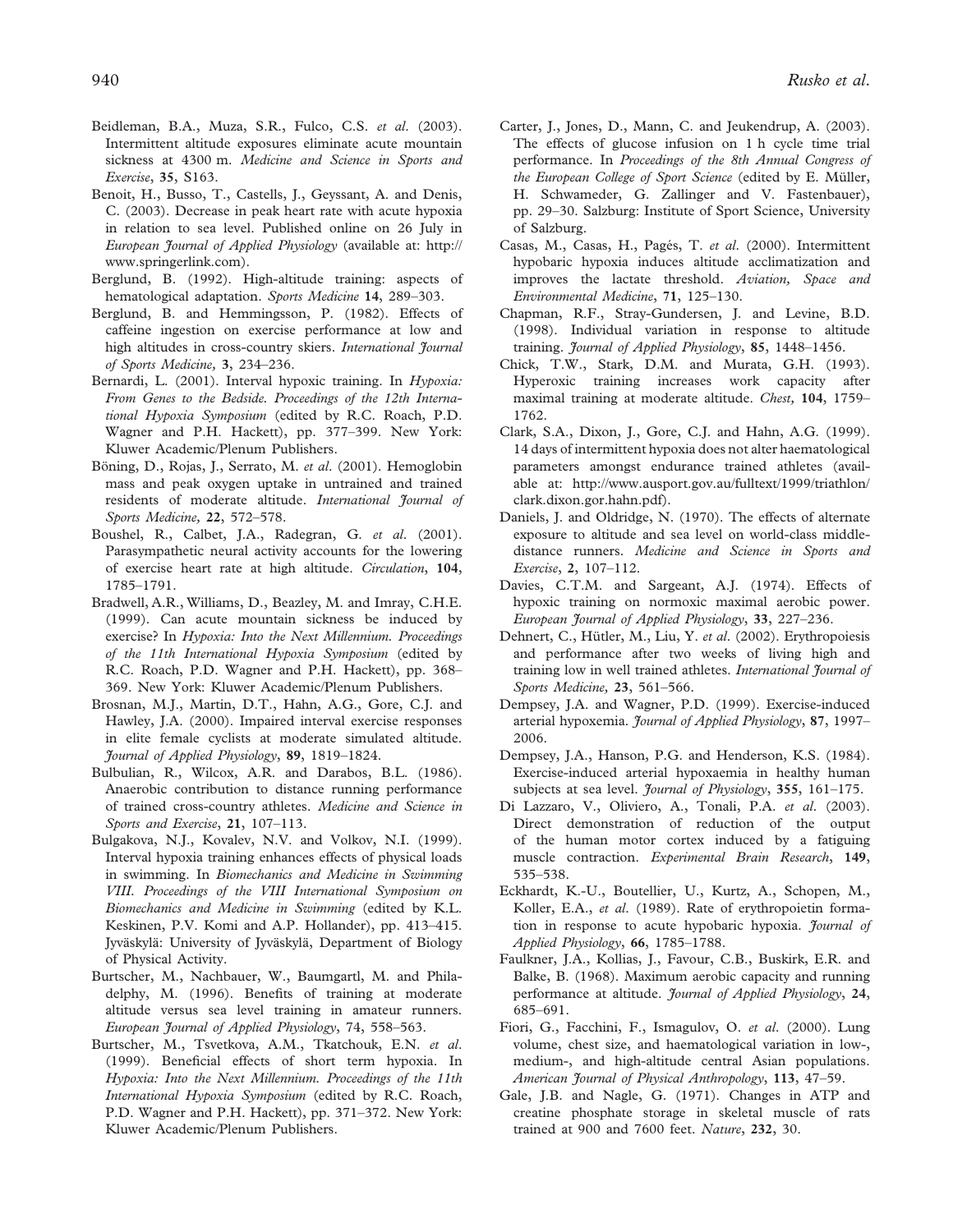- Gandevia, S.C. (2001). Spinal and supraspinal factors in human muscle fatigue. Physiological Review, 81, 1725– 1789.
- Geiser, J., Vogt, M., Billeter, R. et al. (2001). Training highliving low: changes of aerobic performance and muscle structure with training at simulated altitude. International Journal of Sports Medicine 22, 579–585.
- Gore, C.J., Hahn, A.G., Watson, D.B. et al. (1995).  $\dot{V}O_{2\text{max}}$ & arterial  $O_2$  saturation at sea level & 610 m. Medicine and Science in Sports and Exercise, 27, S7
- Gore, C.J., Hahn, A.G., Scroop, G.C. et al. (1996). Increased arterial desaturation in trained cyclists during maximal exercise at 580 m altitude. Journal of Applied Physiology, 80, 2204–2210.
- Gore, C.J., Little, S.C., Hahn, A.G. et al. (1997). Reduced performance of male and female athletes at 580 m altitude. European Journal of Applied Physiology, 75, 136– 143.
- Gore, C., Craig, N., Hahn, A. et al. (1998). Altitude training at 2690 m does not increase total haemoglobin mass or sea level  $VO_{2\text{max}}$  in world champion track cyclists. *Journal* of Science and Medicine in Sport, 1, 156–170.
- Gore, C.J., Hahn, A.G., Aughey, R.J. et al. (2001). Live high:train low increases muscle buffer capacity and submaximal cycling efficiency. Acta Physiologica Scandinavica, 173, 275–286.
- Green, H.J., Roy, B. and Grant, S. (2000). Increases in submaximal cycling efficiency mediated by altitude acclimatization. Journal of Applied Physiology, 89, 1189-1197.
- Grover, R.F. and Bärtsch, P. (2001). Blood. In High Altitude: An Exploration of Human Adaptation (edited by T.F. Hornbein and R.B. Schoene), pp. 493–523. New York: Marcel Dekker.
- Hahn, A.G. and Gore, C.J. (2001). The effect of altitude on cycling performance: a challenge to traditional concepts. Sports Medicine, 31, 533–557.
- Hahn, A.G., Gore, C.J., Martin, D.T. et al. (2001). An evaluation of the concept of living at moderate altitude and training at sea level. Comparative Biochemistry and Physiology. Part A, 128, 777–789.
- Hannon, J.P., Shields, J.L. and Harris, C.W. (1969). Effects of altitude acclimatization on blood composition of women. Journal of Applied Physiology, 26, 540-547.
- Hansen, J.E., Hartley, H. and Hogan, R.P. (1972). Arterial oxygen increased by high-carbohydrate diet at altitude. Journal of Applied Physiology, 83, 441–445.
- Harik, N., Harik, S.I., Kuo, N.T. et al. (1996). Time-course and reversibility of the hypoxia-induced alterations in cerebral vascularity and cerebral capillary glucose transporter density. Brain Research, 737, 335–338.
- Hausswirth, C., Bigard, A.-X., Lepers, R., Berthelot, M. and Guezennec, C.Y. (1995). Sodium citrate ingestion and muscle performance in acute hypobaric hypoxia. European Journal of Applied Physiology, 71, 362–368.
- Heinicke, K., Prommer, N., Cajigal, J. et al. (2003). Longterm exposure to intermittent hypoxia results in increased hemoglobin mass, reduced plasma volume, and elevated erythropoietin plasma levels in man. European Journal of Applied Physiology, 88, 535–543.
- Hellemans, J. (1999). Intermittent hypoxic training: a pilot study (available at: http://www.go2altitude.com/ dr hellemans.html).
- Henderson, K.K., Clancy, R.L. and Gonzalez, N.C. (2001). Living and training in moderate hypoxia does not improve  $\dot{V}O_{2\text{max}}$  more than living and training in normoxia. *Journal* of Applied Physiology, 90, 2057–2062.
- Hendriksen, I.J.M. and Meeuwsen, T. (2003). The effect of intermittent training in hypobaric hypoxia on sea-level exercise: a cross-over study in humans. European Journal of Applied Physiology, 88, 396–403.
- Hoppeler, H. and Vogt, M. (2001). Hypoxia training for sealevel performance. In Hypoxia: From Genes to the Bedside. Proceedings of the 12th International Hypoxia Symposium (edited by R.C. Roach, P.D. Wagner and P.H. Hackett), pp. 61–73. New York: Kluwer Academic/Plenum Publishers.
- Hornbein, T.F. (2001). The high-altitude brain. Journal of Experimental Biology, 204, 3129–3132.
- Houmard, J.A., Scott, B.K., Justice, C.L. and Chenier, T.C. (1994). The effects of taper on performance in distance runners. Medicine and Science in Sports and Exercise, 26, 624–631.
- Ingjer, F. and Myhre, K. (1992). Physiological effects of altitude training on young elite male cross-country skiers. Journal of Sports Sciences, 10, 37–47.
- Jelkmann, W. and Hellwig-Bürgel, T. (2001). Biology of erythropoietin. In Hypoxia: From Genes to the Bedside. Proceedings of the 12th International Hypoxia Symposium (edited by R.C. Roach, P.D. Wagner and P.H. Hackett), pp. 169–187. New York: Kluwer Academic/Plenum Publishers.
- Jensen, J.D., Jensen, L.W., Madsen, J.K. and Poulsen, L. (1995). The metabolism of erythropoietin in liver cirrhosis patients compared with healthy volunteers. European Journal of Haematology, 54, 111–116.
- Jensen, K., Nielsen, T.S., Fiskestrand, Å. et al. (1993). High-altitude training does not increase maximal oxygen uptake or work capacity at sea level in rowers. Scandinavian Journal of Medicine and Science in Sports, 3, 256–262.
- Johnston, R.E., Quinn, T.J., Kertzer, Rand Vroman, N.B. (1997). Strength training in female distance runners: impact on running economy. Journal of Strength Conditioning Research, 11, 224–229.
- Karvonen, J., Peltola, E., Saarela, J. and Nieminen, M. (1990). Changes in running speed, blood lactic acid concentration and hormone balance during sprint training performed at an altitude of 1860 metres. Journal of Sports Medicine and Physical Fitness, 30, 122–126.
- Kay, D., Marino, F., Cannon, J. et al. (2001). Evidence for neuromuscular fatigue during high intensity cycling in warm, humid conditions. European Journal of Applied Physiology, 84, 115–121.
- Kayser, B., Narici, M., Binzoni, T., Grassi, B. and Cerretelli, P. (1994). Fatigue and exhaustion in chronic hypobaric hypoxia: influence of exercising muscle mass. Journal of Applied Physiology, 76, 634–640.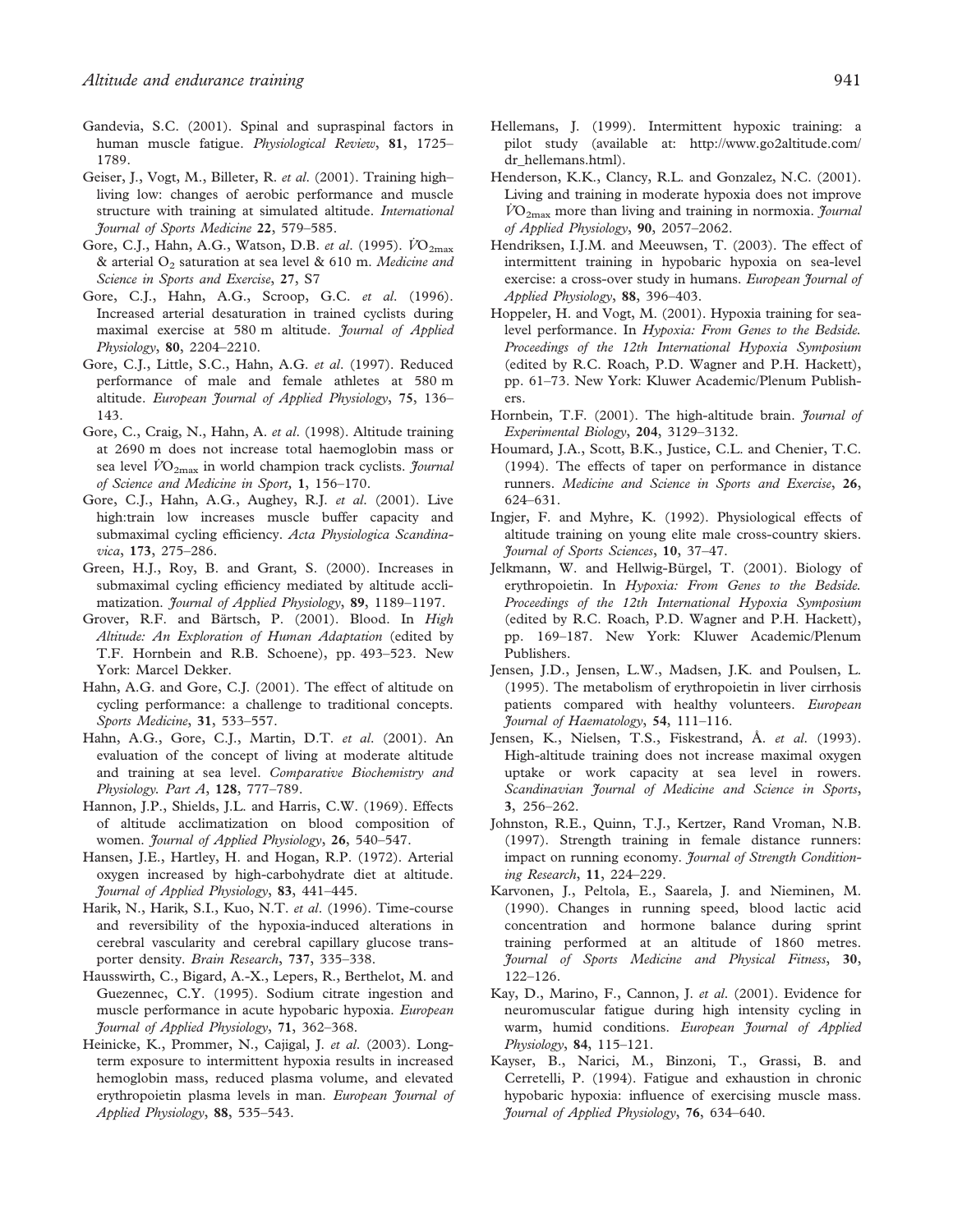- Koistinen, P.O., Rusko, H., Irjala, K. et al. (2000). EPO, red cells, and serum transferrin receptor in continuous and intermittent hypoxia. Medicine and Science in Sports and Exercise, 32, 800–804.
- Lahiri, S., Di Giulio, C. and Roy, A. (2002). Lessons from chronic intermittent and sustained hypoxia at high altitudes. Respiratory, Physiology and Neurobiology, 130, 223–233.
- Laitinen, H., Alopaeus, K., Heikkinen, R. et al. (1995). Acclimatization to living in normobaric hypoxia and training in normoxia at sea level in runners. Medicine and Science in Sports and Exercise, 27, S109.
- Levine, B.D. (2002). Intermittent hypoxic training: fact and fancy. High Altitude Medicine and Biology, 3, 177-194.
- Levine, B.D. and Stray-Gundersen, J. (1997). 'Living high– training low': effect of moderate-altitude acclimatization with low altitude training on performance. *Journal of* Applied Physiology, 83, 102–112.
- Levine, B.D., Stray-Gundersen, J., Duhaime, G., Snell, P.G. and Friedman, D.B. (1991). Living high–training low: the effect of altitude acclimatization/normoxic training in trained runners. Medicine and Science in Sports and Exercise, 23, S25.
- Lundby, C., Araoz, M. and van Hall, G. (2001a). Peak heart rate decreases with increasing severity of acute hypoxia. High Altitude Medicine and Biology, 2, 369–376.
- Lundby, C., Moeller, P., Kanstrup, I.-L. and Olsen, N.V. (2001b). Heart rate response to hypoxic exercise: role of dopamine D2-receptors and effect of oxygen supplementation. Clinical Science, 101, 377–383.
- Mairbäurl, H. (1994). Red blood cell function in hypoxia at altitude and exercise. International Journal of Sports Medicine, 15, 51–63.
- Martino, M., Myers, K. and Bishop, P. (1996). Effetcs of 21 days training at altitude on sea-level anaerobic performance in competitive swimmers. Medicine and Science in Sports and Exercise, 27, S5.
- Mattila, V. and Rusko, H. (1996). Effect of living high and training low on sea level performance in cyclists. Medicine and Science in Sports and Exercise, 28, S156.
- McLellan, T.M., Kavanagh, M.F. and Jacobs, I. (1990). The effect of hypoxia on performance during 30 s or 45 s of supramaximal exercise. European Journal of Applied Physiology, 60, 155–161.
- Meehan, R.T., Uchakin, P.N. and Sams, C.F. (2001). High altitude and human immune responsiveness. In High Altitude: An Exploration of Human Adaptation (edited by T.F. Hornbein and R.B. Schoene), pp. 645–661. New York: Marcel Dekker.
- Meeuwsen, T., Hendriksen, I.J.M. and Holewijn, M. (2001). Training induced increases in sea-level anaerobic performance are enhanced by acute intermittent hypobaric hypoxia. European Journal of Applied Physiology, 84, 283–290.
- Melissa, L., MacDougall, J.D., Tarnopolsky, M.A., Cipriano, N. and Green, H.J. (1997). Skeletal muscle adaptations to training under normobaric hypoxic versus normoxic conditions. Medicine and Science in Sports and Exercise, 29, 238–243.
- Mellerowicz, H., Meller, W., Woweries, J. et al. (1970). Vergleichende Untersuchungen über Wirkungen von Höhentraining auf die Dauerleistung in Meereshöhe. Sportarzt und Sportmedizin, 21 (Heft 9–10), 207–240.
- Miyazaki, S. and Sakai, A. (2000). The effect of 'living high– training low' on physical performance in rats. International Journal of Biometeorology, 44, 24–30.
- Mizuno, M., Juel, C., Bro-Rasmussen, T. et al. (1990). Limb skeletal muscle adaptation in athletes after training at altitude. Journal of Applied Physiology, 68, 496–502.
- Morris, D.M., Kearney, J.T. and Burke, E.R. (2000). The effects of breathing supplemental oxygen during altitude training on cycle performance. Journal of Science and Medicine in Sport, 3, 165–175.
- Nielsen, H.B., Bredmose, P.P., Stråmstad, M. et al. (2002). Bicarbonate attenuates arterial desaturation during maximal exercise in humans. *Journal of Applied Physiology*, 93, 724–731.
- Noakes, T.D. (2000). Physiological models to understand exercise fatigue and the adaptations that predict or enhance athletic performance. Scandinavian Journal of Medicine and Science in Sports, 10, 123–145.
- Noakes, T.D., Peltonen, J. and Rusko, H. (2001). Evidence that a central governor regulates exercise performance during acute hypoxia and hyperoxia. Journal of Experimental Biology, 204, 3225–3234.
- Nummela, A.T. and Rusko, H. (2000). Acclimatization to altitude and normoxic training improve 400-m running performance at sea level. Journal of Sports Sciences, 18, 411–419.
- Paavolainen, L., Nummela, A. and Rusko, H. (1999a). Neuromuscular characteristics and muscle power as determinants of 5-km running performance. Medicine and Science in Sports and Exercise, 31, 124–130.
- Paavolainen, L., Nummela, A., Rusko, H. and Häkkinen, K. (1999b). Neuromuscular characteristics and fatigue during 10 km running performance. International Journal of Sports Medicine, 20, 516–521.
- Paavolainen, L., Häkkinen, K., Hämäläinen, I., Nummela, A. and Rusko, H. (1999c). Explosive-strength training improves 5-km running time by improving running economy and muscle power. Journal of Applied Physiology, 86, 1527–1533.
- Paavolainen, L., Nummela, A. and Rusko, H. (2000). Muscle power factors and  $\dot{V}O_{2\text{max}}$  as determinants of horizontal and uphill running performance. Scandinavian Journal of Medicine and Science in Sports, 10, 286– 291.
- Peltonen, J., Rantamäki, J., Niittymäki, S. et al. (1995). Effects of oxygen fraction in inspired air on rowing performance. Medicine and Science in Sports and Exercise, 27, 573–579.
- Peltonen, J., Rusko, H., Rantamäki, J. et al. (1997). Effects of oxygen fraction in inspired air on force production and electromyogram activity during ergometer rowing. European Journal of Applied Physiology, 76, 495– 503.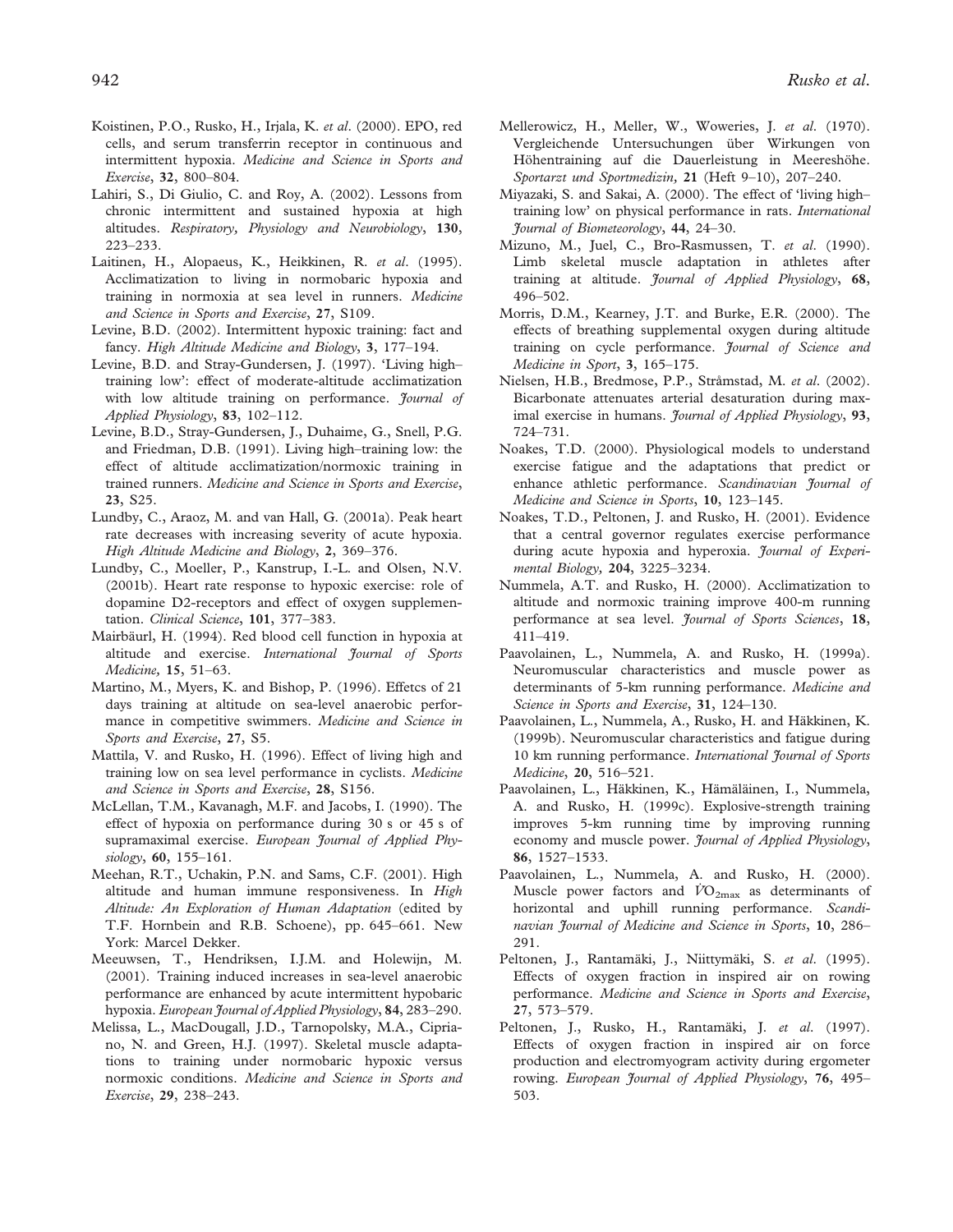- Peltonen, J., Leppävuori, A.P., Kyrö, K.-P., Mäkelä, P. and Rusko, H. (1999). Arterial hemoglobin oxygen saturation is affected by  $F_1O_2$  at submaximal running velocities in elite athletes. Scandinavian Journal of Medicine and Science in Sports, 9, 265–271.
- Peltonen, J., Tikkanen, H. and Rusko, H. (2001). Cardiorespiratory responses to exercise in acute hypoxia, hyperoxia and normoxia. European Journal of Applied Physiology, 85, 82–88.
- Piehl-Aulin, K. (1999). Normobaric hypoxia physical performance. Journal of Sports Sciences, 12, 478-479.
- Piehl-Aulin, K., Svedenhag, J., Wide, L., Berglund, B. and Saltin, B. (1998). Short-term intermittent normobaric hypoxia – hematological, physiological and mental effects. Scandinavian Journal of Medicine and Science in Sports, 8, 132–137.
- Rahkila, P. and Rusko, H. (1982). Effect of high altitude training on muscle enzyme activities and physical performance characteristics of cross-country skiers. In Exercise and Sport Biology, International Series on Sport Sciences, Vol. 12. (edited by P.V. Komi), pp. 143–151. Champaign, IL: Human Kinetics.
- Remes, K. (1979). Effect of long-term physical training on total red cell volume. Scandinavian Journal of Clinical and Laboratory Investigations, 39, 311–319.
- Reynafarje, B. (1962). Myoglobin content and enzymatic activity of muscle and altitude adaptation. Journal of Applied Physiology, 17, 301–305.
- Reynafarje, C., Lozano, R. and Valdivieso, J. (1959). The polycythemia of high altitudes: iron metabolism and related aspects. Blood, 14, 433–455.
- Ri-Li, G., Witkowski, S., Zhang, Y. et al. (2002). Determinants of erythropoietin release in response to short-term hypobaric hypoxia. Journal of Applied Physiology, 92, 2361-2367.
- Roach, R.C. and Hackett, P.H. (2001). Frontiers of hypoxia research: acute mountain sickness. Journal of Experimental Biology, 204, 3161–3170.
- Robbins, P.A. (2001). Is ventilatory acclimatization to hypoxia a phenomenon that arises through mechanisms that have an intrinsic role in the regulation of ventilation at sea level. In Hypoxia: From Genes to the Bedside. Proceedings of the 12th International Hypoxia Symposium (edited by R.C. Roach, P.D. Wagner and P.H. Hackett), pp. 339– 348. New York: Kluwer Academic/Plenum Publishers.
- Roberts, A.D., Clark, S.A., Townsend, N.E. et al. (2003). Changes in performance, maximal oxygen uptake and maximal accumulated oxygen deficit after 5, 10 and 15 days of live high:train low altitude exposure. European Journal of Applied Physiology, 88, 390–395.
- Rodríguez, F.A., Casas, H., Casas, M. et al. (1999). Intermittent hypobaric hypoxia stimulates erythropoiesis and improves aerobic capacity. Medicine and Science in Sports and Exercise, 31, 264-268.
- Rodríguez, F.A., Murio, J. and Ventura, J.L. (2003). Effetcs of intermittent hypobaric hypoxia and altitude training on physiological and performance parameters in swimmers. Medicine and Science in Sports and Exercise, 35, S115.
- Roskam, H., Landry, F., Samek, L. et al. (1969). Effect of a standardized ergometer training program at three different altitudes. Medicine and Science in Sports and Exercise, 27, 840–847.
- Rusko, H. (1996). New aspects of altitude training. American Journal of Sports Medicine, 24, S48–S52.
- Rusko, H. (2003). Handbook of Sports Medicine and Science: Cross Country Skiing. Oxford: Blackwell Science.
- Rusko, H. and Nummela, A.T. (1996). Measurement of maximal and submaximal anaerobic power. International Journal of Sports Medicine, 17, S89–S130.
- Rusko, H. and Tikkanen, H. (1996). Normobaric hypoxia and hyperoxia in training and medical rehabilitation. Suomen Lääkärilehti, 31, 3267–3273 (in Finnish).
- Rusko, H., Penttinen, J.T.T., Koistinen, P.O., Vähäsöyrinki, P.I. and Leppäluoto, J.O. (1995a). A new solution to simulate altitude and stimulate erythropoiesis at sea level in athletes. In The Way to Win. Proceedings of the International Congress on Applied Research in Sports (edited by J. Viitasalo and U. Kujala), pp. 287–289. Helsinki: Liikuntatieteellinen Seura.
- Rusko, H., Leppävuori, A., Mäkelä, P. and Leppäluoto, J. (1995b). Living high, training low: a new approach to altitude training at sea level in athletes. Medicine and Science in Sports and Exercise, 27, S6.
- Rusko, H., Kirvesniemi, H., Paavolainen, L., Vähäsöyrinki, P. and Kyrö, K.-P. (1996). Effect of altitude training on sea level aerobic and anaerobic power of elite athletes. Medicine and Science in Sports and Exercise, 28, S124.
- Rusko, H., Tikkanen, H., Paavolainen, L. et al. (1999). Effect of living in hypoxia and training in normoxia on sea level  $\dot{V}O_{2\text{max}}$  and red cell mass. Medicine and Science in Sports and Exercise, 31, S86.
- Saltin, B. (1967). Aerobic and anaerobic work capacity at an altitude of 2,250 meters. In Proceedings of a Symposium on the Effects of Altitude on Physical Performance (edited by R.F. Goddard), pp. 97–102. Chicago, IL: The Athletic Institute.
- Saltin, B., Larsen, H., Terrados, N. et al. (1995a). Aerobic exercise capacity at sea level and at altitude in Kenyan boys, junior and senior runners compared with Scandinavian runners. Scandinavian Journal of Medicine and Science in Sports, 5, 209–221.
- Saltin, B., Kim, C.K., Terrados, N. et al. (1995b). Morphology, enzyme activities and buffer capacity in leg muscles of Kenyan and Scandinavian runners. Scandinavian Journal of Medicine and Science in Sports, 5, 222–230.
- Schmidt, W., Eckardt, K.-U., Strauch, S. and Bauer, C. (1991). Effects of maximal and submaximal exercise under normoxic and hypoxic conditions on serum erythropoietin level. International Journal of Sports Medicine, 12, 457-461.
- Schmidt, W., Heinicke, K., Rojas, J. et al. (2002). Blood volume and hemoglobin mass in endurance athletes from moderate altitude. Medicine and Science in Sports and Exercise, 34, 1934–1940.
- Schneider, M., Bernasch, D., Weymann, J., Holle, R. and Bärtsch, P. (2002). Acute mountain sickness: influence of susceptibility, preexposure, and ascent rate. Medicine and Science in Sports and Exercise, 34, 1886–1891.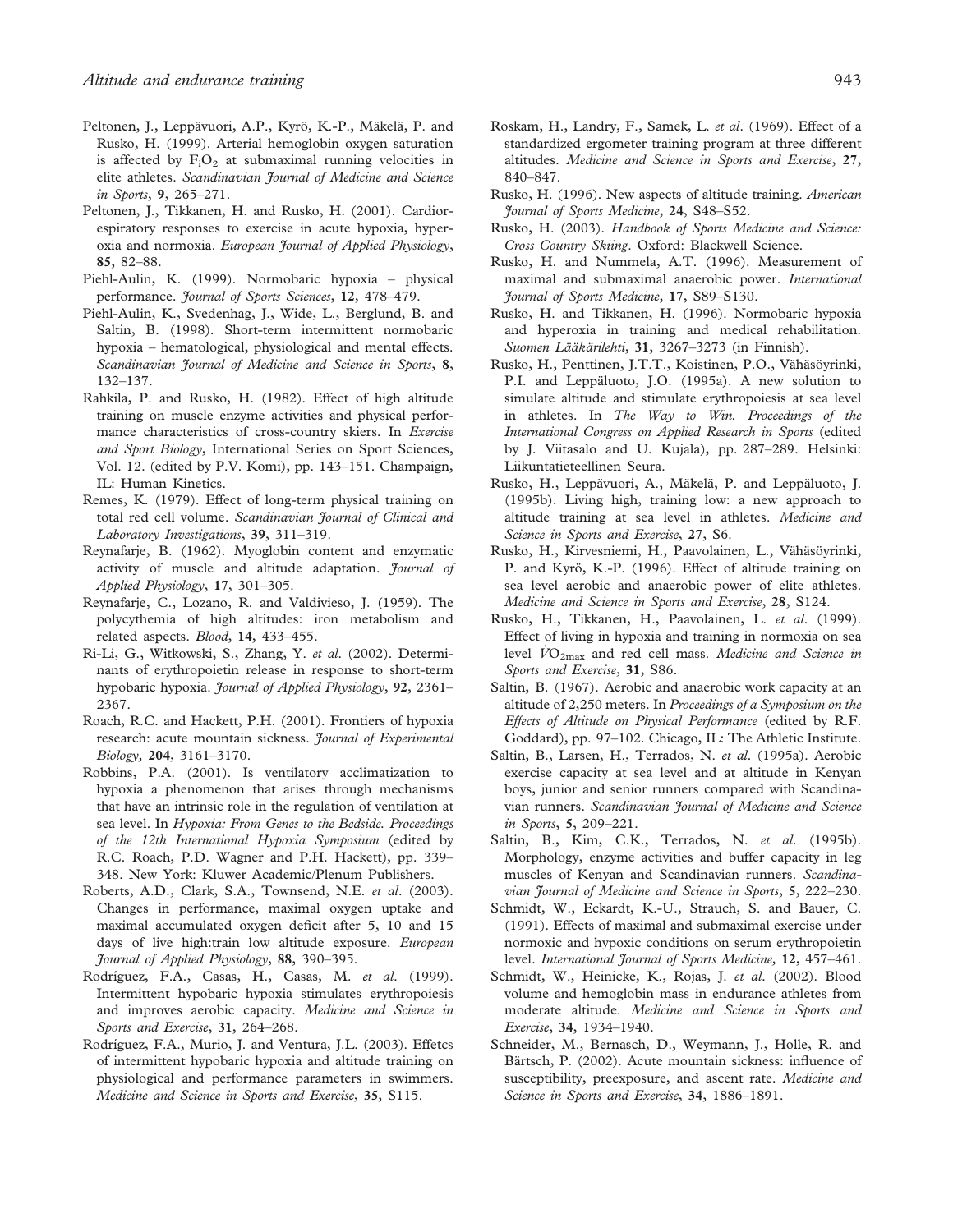- Schoene, R.B. (1982). Control of ventilation in climbers to extreme altitude. Journal of Applied Physiology, 53, 886-890.
- Schoene, R.B. (2001). Limits of human lung function at high altitude. Journal of Experimental Biology, 204, 3121-3127.
- Serebrovskaya, T.V. (2002). Intermittent hypoxia research in the former Soviet Union and the Commonwealth of Independent States: history and review of the concept and selected applications. High Altitude Medicine and Biology, 3, 205–221.
- Shepley, B., MacDougall, J.D., Cipriano, N. et al. (1992). Physiological effects of tapering in highly trained athletes. Journal of Applied Physiology, 72, 706–711.
- Squires, R.W. and Buskirk, E.R. (1982). Aerobic capacity during acute exposure to simulated altitude, 914 to 2286 metres. Medicine and Science in Sports and Exercise, 14, 36– 40.
- Stray-Gundersen, J., Alexander, C., Hochstein, A., deLemos, D. and Levine, B.D. (1992). Failure of red cell volume to increase to altitude exposure in iron deficient runners. Medicine and Science in Sports and Exercise, 24, S90.
- Stray-Gundersen, J., Hochstein, A. and Levine, B.D. (1993). Effect of 4 weeks altitude exposure and training on red cell mass in trained runners. Medicine and Science in Sports and Exercise, 25, S171.
- Stray-Gundersen, J., Mordecai, N. and Levine, B.D. (1995).  $O<sub>2</sub>$  transport response to altitude training in runners. Medicine and Science in Sports and Exercise, 27, 202.
- Stray-Gundersen, J., Levine, B.D. and Bertocci, L.A. (1999). Effect of altitude training on runners' skeletal muscle. Medicine and Science in Sports and Exercise, 31, S182.
- Stray-Gundersen, J., Karlsen, T., Resaland, G.K. et al. (2000). No difference in 3-day EPO response to 8, 12 or 16 hours/day of intermittant hypoxia. Medicine and Science in Sports and Exercise, 32, S251.
- Stray-Gundersen, J., Chapman, R. and Levine, B.D. (2001). 'Living high–training low' altitude training improves sea level performance in male and female elite runners. Journal of Applied Physiology, 91, 1113–1120.
- Svedenhag, J., Saltin, B., Johansson, C. and Kaijser, L. (1991). Aerobic and anaerobic exercise capacities of elite middle-distance runners after two weeks of training at moderate altitude. Scandinavian Journal of Medicine and Science in Sports, 1, 205-214.
- Svedenhag, J., Piehl-Aulin, K., Skog, C. and Saltin, B. (1997). Increased left ventricular muscle mass after longterm altitude training in athletes. Acta Physiologica Scandinavica, 161, 63–70.
- Terrados, N., Mizuno, M. and Andersen, H. (1985). Reduction in maximal oxygen uptake at low altitudes: role of training status and lung function. Clinical Physiology, 5 (suppl. 3), 75–79.
- Terrados, N., Melichna, J., Sylven, C., Jansson, E. and Kaijser, L. (1988). Effects of training at simulated altitude on performance and muscle metabolic capacity in competitive road cyclists. European Journal of Applied Physiology, 57, 203–209.
- Terrados, N., Jansson, E., Sylven, C. and Kaijser, L. (1990). Is hypoxia a stimulus for synthesis of oxidative enzymes and myoglobin? Journal of Applied Physiology, 68, 2369– 2372.
- Tkatchouk, E.N., Gritsenko, P.V., Tsvetkova, A.M., Zhou, Z.-N. and Wu, X.F. (1999). Oxygen transport in persons adapted to hypoxia during acute hypobaric hypoxia. In Hypoxia: Into the Next Millennium. Proceedings of the 11th International Hypoxia Symposium (edited by R.C. Roach, P.D. Wagner and P.H. Hackett), pp. 434–435. New York: Kluwer Academic/Plenum Publishers.
- Townsend, N.E., Gore, C.J., Hahn, A.G. et al. (2002). Living high–training low increases hypoxic ventilatory response of well-trained endurance athletes. Journal of Applied Physiology, 93, 1498–1505.
- Vasankari, T., Rusko, H., Kujala, U.M. and Huhtaniemi, I.T. (1993). The effect of ski training at altitude and racing on pituitary, adrenal and testicular function in men. European Journal of Applied Physiology, 66, 221–225.
- Vasankari, T.J., Kujala, U.M., Rusko, H., Sarna, S. and Ahotupa, M. (1997). The effect of endurance exercise at moderate altitude on serum lipid peroxidation and antioxidative functions in humans. European Journal of Applied Physiology, 75, 396–399.
- Ventura, N., Hoppeler, H., Seiler, R. et al. (2003). The response of trained athletes to six weeks of endurance training in hypoxia or normoxia. International Journal of Sports Medicine, 24, 166–172.
- Wagner, P.D. (2000). New ideas on limitations to  $V_{{\rm O}_{2{\rm max}}}$ . Exercise and Sport Sciences Reviews, 28, 10–14.
- Ward, M.P., Milledge, J.S. and West, J.B. (1999). High Altitude Medicine and Physiology. New York: Oxford University Press.
- Wehrlin, J., Zuest, P., German, C., Hallén, J. and Bernard, M. (2003). 24 days live high–train low increases red cell volume, running performance and  $\dot{V}O_{2\text{max}}$  in Swiss national team orienteers. In Book of Abstracts, 8th Annual Congress of the European College of Sport Science (edited by E. Müller, H. Schwameder, G. Zallinger and V. Fastenbauer), pp. 375–376. Salzburg: Institute of Sport Science, University of Salzburg.
- Weil, J.V., Jamieson, G., Brown, D.W. and Grover, R.F. (1968). The red cell mass–arterial oxygen relationship in normal man. Journal of Clinical Investigation, 47, 1627– 1639.
- Wilber, R.L. (2001). Current trends in altitude training. Sports Medicine, 31, 249-265.
- Wilber, R.L. (2003). Effect of  $FiO<sub>2</sub>$  on physiological responses and cycling performance at moderate altitude. Medicine and Science in Sports and Exercise, 35, 234–236.
- Wilber, R.L., Drake, S.D., Hesson, J.L. et al. (2000). Effect of altitude training on serum creatine kinase activity and serum cortisol concentration in triathletes. European Journal of Applied Physiology, 81, 140–147.
- Wolfel, E.E., Groves, B.M., Brooks, G.A. et al. (1991). Oxygen transport during steady-state submaximal exercise in chronic hypoxia. Journal of Applied Physiology, 70, 1129-1136.